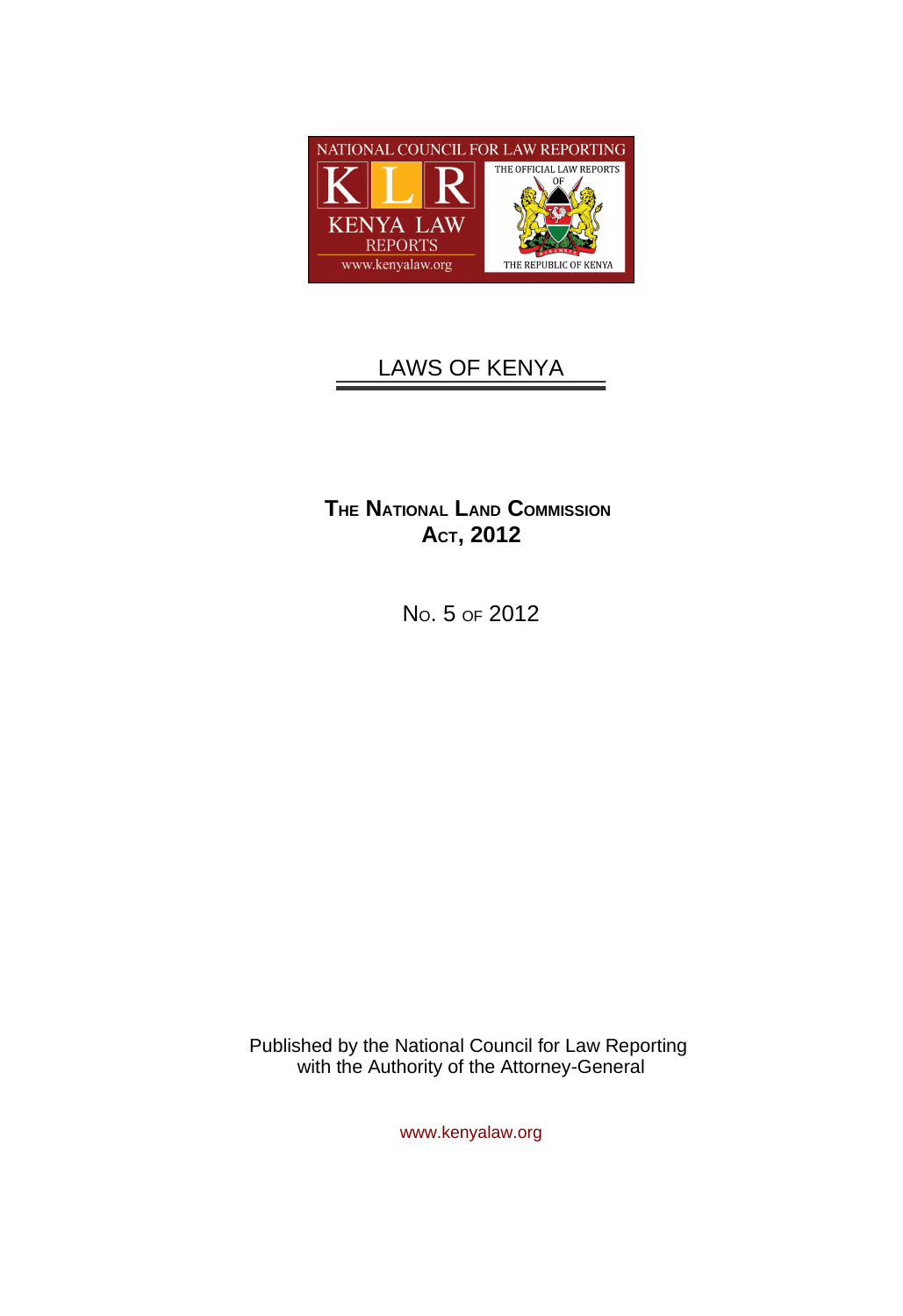**2**

## **THE NATIONAL LAND COMMISSION ACT, 2012**

#### **No. 5 of 2012**

# ARRANGEMENT OF SECTIONS

*Section*

PART 1—PRELIMINARY

- 1—Short title.
- 2—Interpretation.
- 3—Object and purpose of the Act.
- 4—Offices of the Commission.

PART II—FUNCTIONS AND POWERS

- 5—Functions of the Commission.
- 6—Powers of the Commission.

PART III—COMPOSITION AND ADMINISTRATION

- 7—Membership of the Commission.
- 8—Qualification for appointment as chairperson or member of the Commission.
- 9—Oath of office of chairperson, member or secretary.
- 10—Vacancy in the office of chairperson or member.
- 11—Removal of chairperson or member.
- 12—Filling of vacancy.
- 13—Terms and conditions of service.
- 14— Review of grants and dispositions.
- 15— Investigation and adjudication.
- 16—Establishment of committees and county offices.
- 17—Consultation.
- 18—Composition of and appointment of county land management boards.
- 19— Conduct of business and affairs of the Commission.
- 20—Appointment of secretary.
- 21— Removal of secretary.
- 22—Appointment of staff.
- 23— Secondment of staff.
- 24—Seal of the Commission.
- 25—Protection from personal liability.

PART V—FINANCIAL PROVISIONS

26—Funds of the Commission.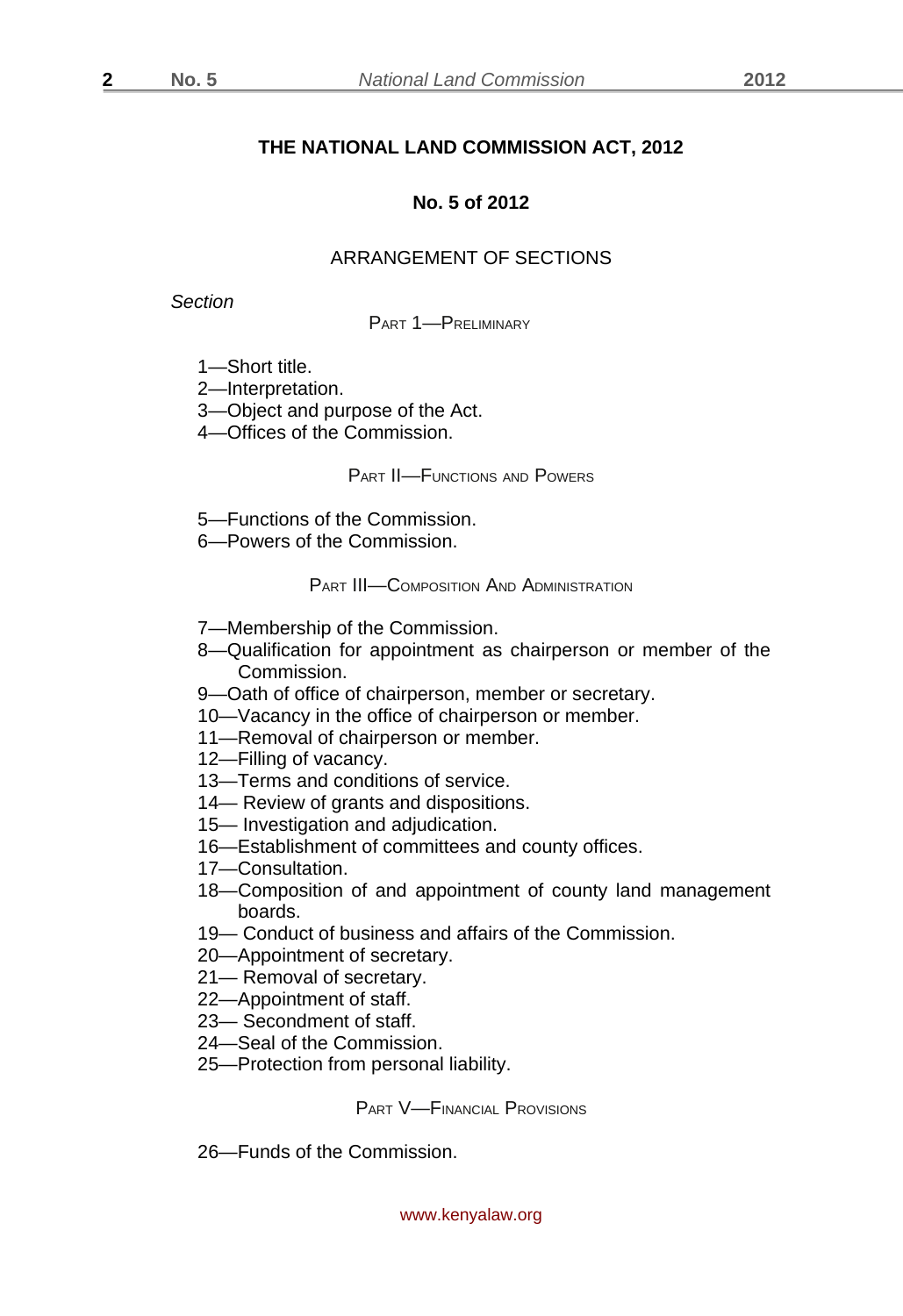27—Financial year.

28—Annual estimates.

29—Accounts and audit.

## PART V—TRANSITIONAL PROVISION

30— Savings.

31—Transfer of staff.

32— Transfer of assets.

PART VI — MISCELLANEOUS PROVISIONS

- 33—Annual report.
- 34—Code of conduct.
- 35— Offences.
- 36—Regulations.
- FIRST SCHEDULE—PROCEDURE FOR APPOINTMENT OF CHAIRPERSON AND MEMBERS OF THE **COMMISSION**
- SECOND SCHEDULE—OATH/AFFIRMATION OF THE OFFICE OF CHAIRPERSON/MEMBERS/SECRETARY OF THE COMMISSION
- THIRD SCHEDULE—OATH/AFFIRMATION OF THE OFFICE OF CHAIRPERSON/ MEMBERS/SECRETARY OF THE COUNTY LAND BOARD
- FOURTH SCHEDULE—MEETINGS AND PROCEDURE OF THE **COMMISSION**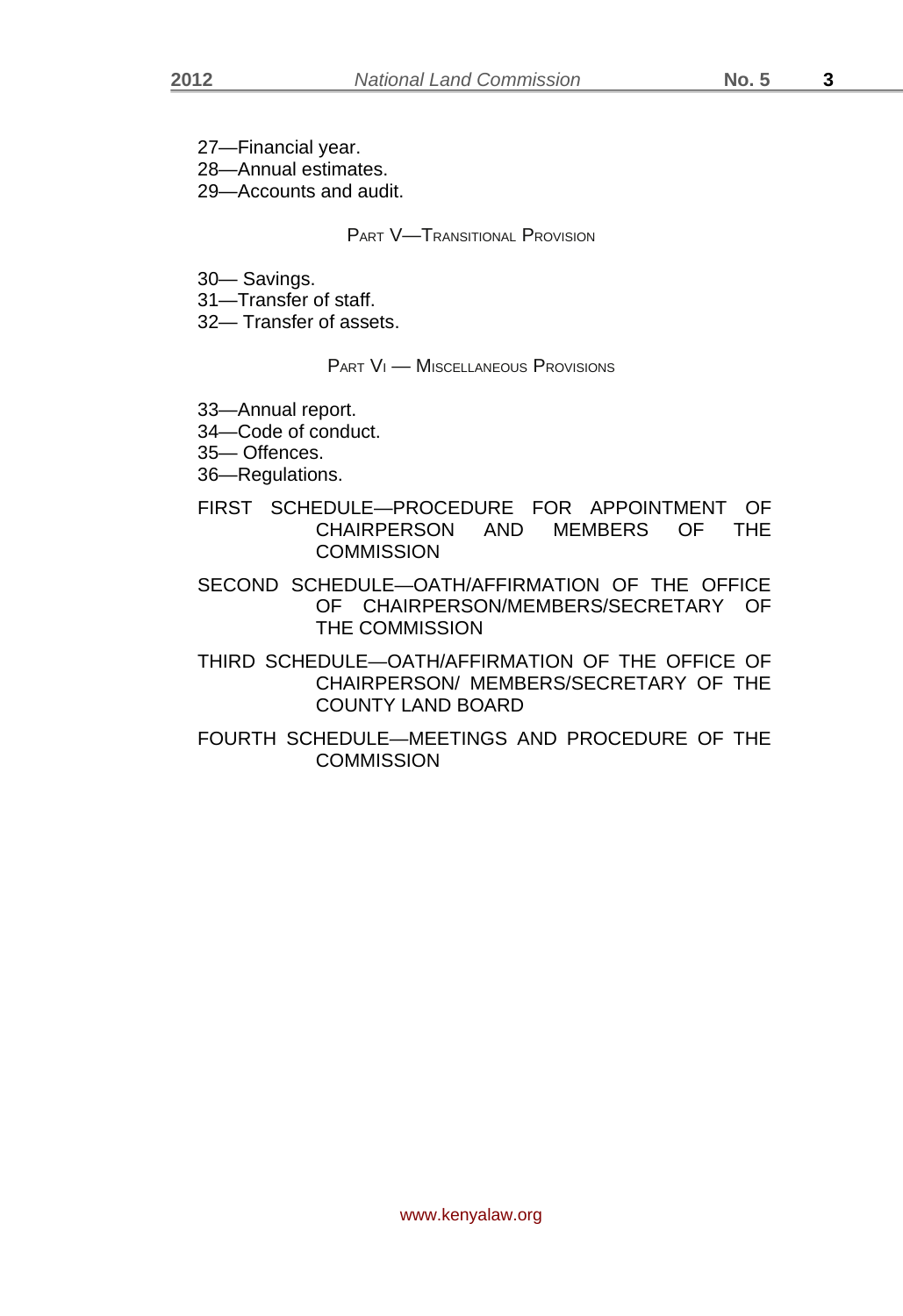**4**

## **THE NATIONAL LAND COMMISSION ACT, 2012**

#### **No. 5 of 2012**

*Date of Assent: 27th April, 2012*

*Commencement: 2nd May, 2012*

**AN ACT of Parliament to make further provision as to the functions and powers of the National Land Commission, qualifications and procedures for appointments to the Commission; to give effect to the objects and principles of devolved government in land management and administration, and for connected purposes**

**ENACTED** by the Parliament of Kenya, as follows—

PART I— PRELIMINARY

#### **Short title.**

**1.** This Act may be cited as the National Land Commission Act, 2012.

#### **Interpretation.**

**2.** (1) In this Act, unless the context otherwise requires—

"board" means a county land management board established pursuant to section 18;

"chairperson" means the chairperson of the Commission appointed in accordance with Article 250 (2) of the Constitution and section 8 of this Act;

"Cabinet Secretary" means the Cabinet Secretary for the time being responsible for matters relating to land;

"Commission" means the National Land Commission established by Article 67 of the Constitution;

"community" means a clearly defined group of users of land identified on the basis of ethnicity, culture or similar community of interest as provided under Article 63(1) of the Constitution, which holds a set of clearly defined rights and obligations over land and land-based resources;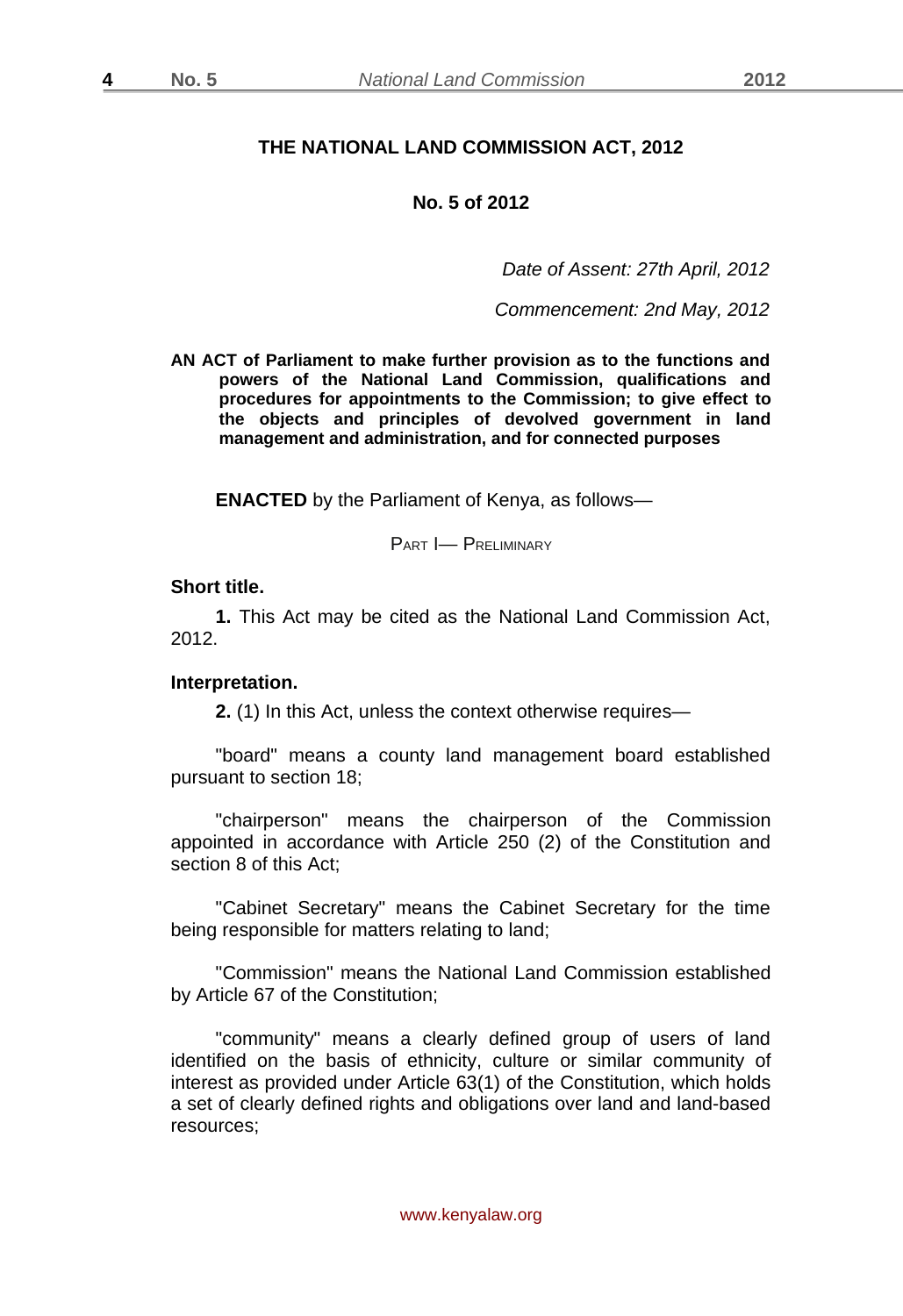"irregularly" means in a manner that does not conform to standards, procedures or the criteria prescribed under this Act or any other written law;

"Registrar" means the Chief Land Registrar, Deputy Chief Land Registrar, County Land Registrars and Land Registrars appointed under the Land Registration Act, 2012;

"secretary" means the secretary to the Commission appointed by the Commission under Article 250 (12) of the Constitution, in accordance with the procedure set out in section 20 of this Act.

(2) Despite subsection (1), until after the first general elections under the Constitution, references in this Act to the expression "Cabinet Secretary" shall be construed to mean "Minister".

## **Object and purpose of the Act.**

**3.** The object and purpose of this Act is to provide—

- (*a*) for the management and administration of land in accordance with the principles of land policy set out in Article 60 of the Constitution and the national land policy;
- (*b*) for the operations, powers, responsibilities and additional functions of the Commission pursuant to Article 67 (3) of the Constitution;
- (*c*) a legal framework for the identification and appointment of the chairperson, members and the secretary of the Commission pursuant to Article 250 (2) and (12) (*a*) of the Constitution; and
- (*d*) for a linkage between the Commission, county governments and other institutions dealing with land and land related resources.

## **Offices of the Commission.**

**4.** (1) The Headquarters of the Commission shall be in Nairobi.

(2) The Commission shall ensure access to its services in all parts of the Republic in accordance with Article 6(3) of the Constitution.

PART II—FUNCTIONS AND POWERS

# **Functions of the Commission.**

**5. (**1) Pursuant to Article 67(2) of the Constitution, the functions of the Commission shall be —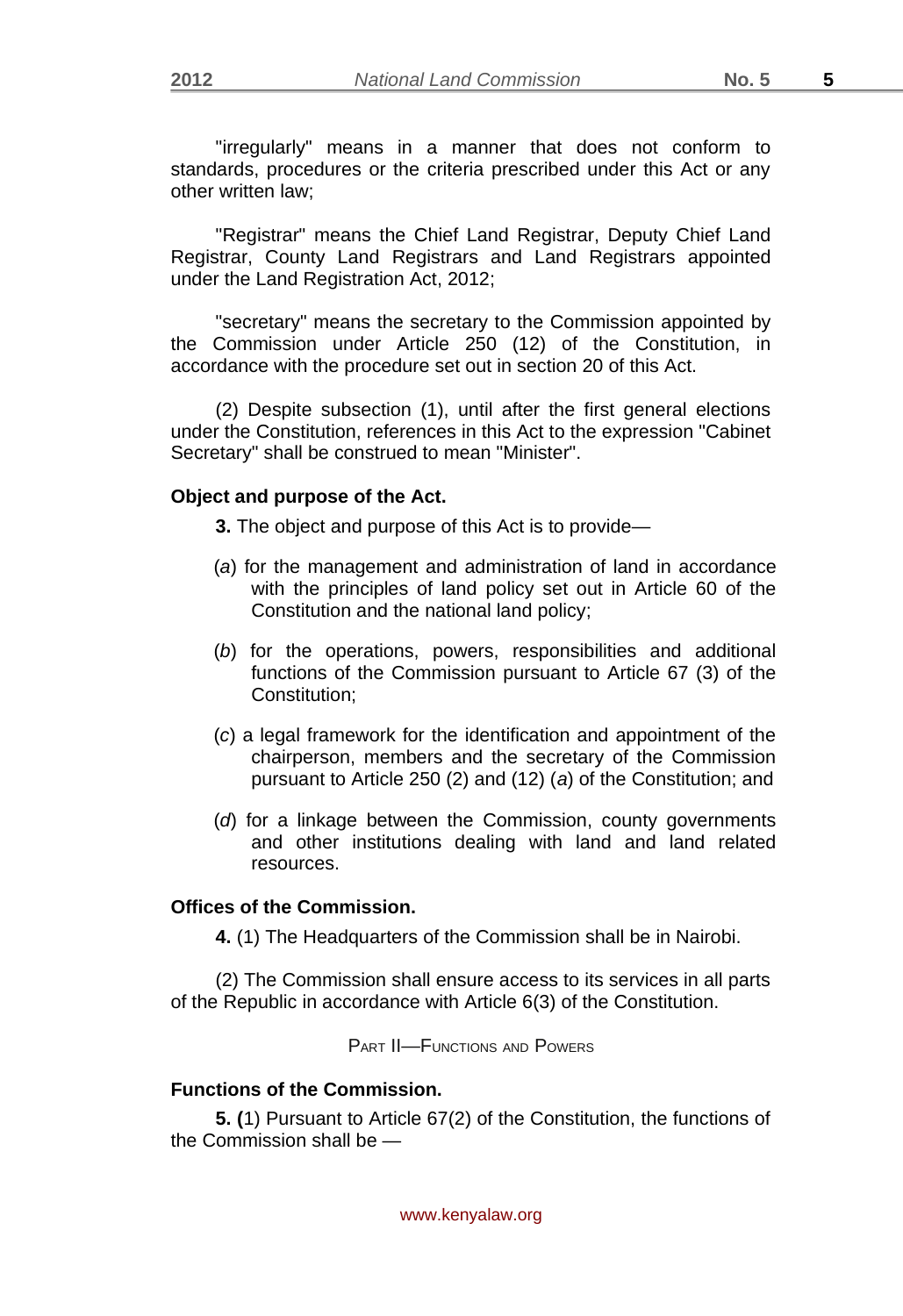**6**

- (*a*) to manage public land on behalf of the national and county governments;
- (*b*) to recommend a national land policy to the national government;
- (*c*) to advise the national government on a comprehensive programme for the registration of title in land throughout Kenya;
- (*d*) to conduct research related to land and the use of natural resources, and make recommendations to appropriate authorities;
- (*e*) to initiate investigations, on its own initiative .or on a complaint, into present or historical land injustices, and recommend appropriate redress;
- (*f*) to encourage the application of traditional dispute resolution mechanisms in land conflicts;
- (*g*) to assess tax on land and premiums on immovable property in any area designated by law; and
- (*h*) to monitor and have oversight responsibilities over land use planning throughout the country.

(2) In addition to the functions set out in subsection (1), the Commission shall, in accordance with Article 67(3) of the Constitution—

- (*a*) on behalf of, and with the consent of the national and county governments, alienate public land;
- (*b*) monitor the registration of all rights and interests in land;
- (*c*) ensure that public land and land under the management of designated state agencies are sustainably managed for their intended purpose and for future generations;
- (*d*) develop and maintain an effective land information management system at national and county levels;
- (*e*) manage and administer all unregistered trust land and unregistered community land on behalf of the county government; and
- (*f*) develop and encourage alternative dispute resolution mechanisms in land dispute handling and management.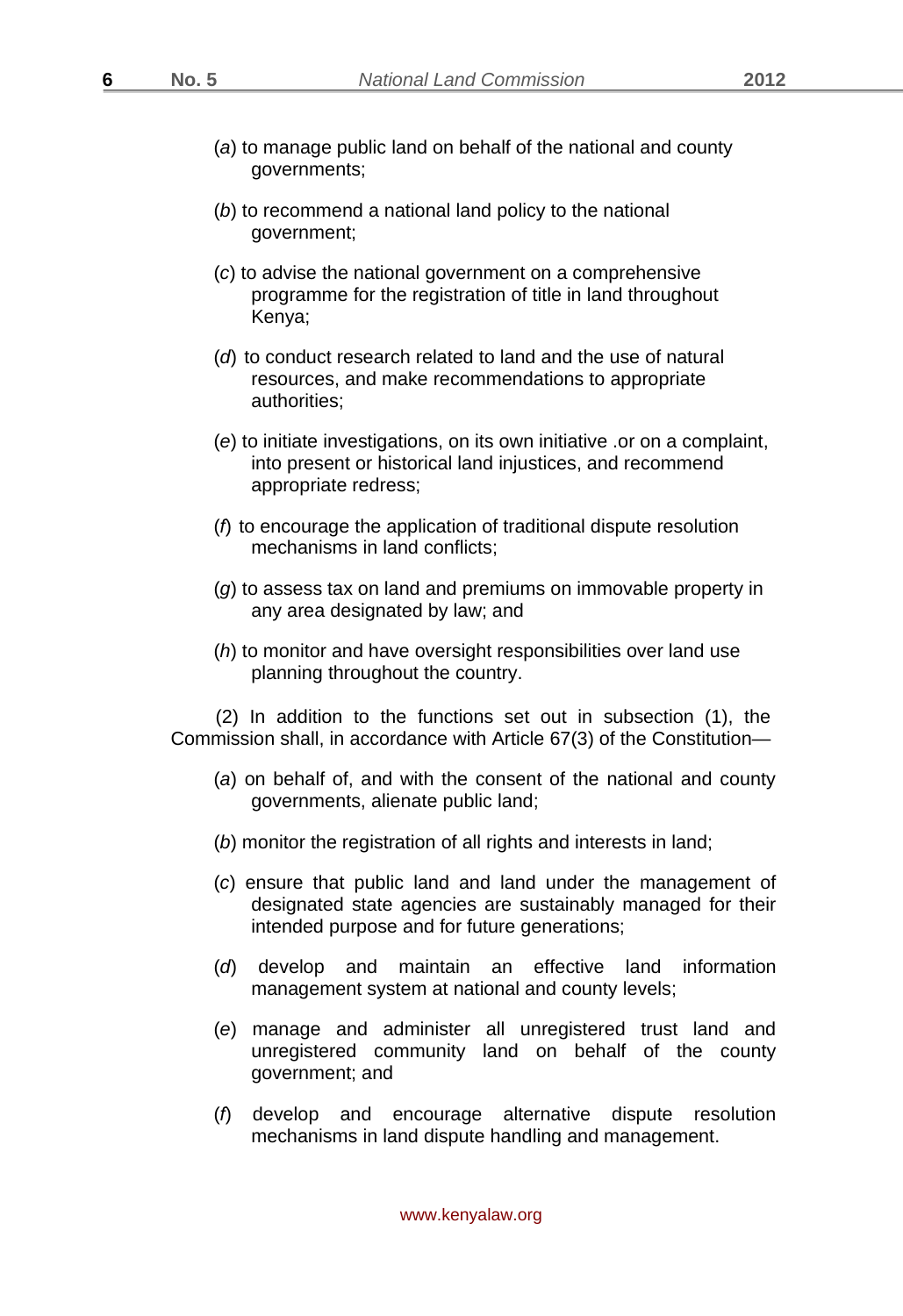(3) Despite the provisions of this section, the Commission shall ensure that all unregistered land is registered within ten years from the commencement of this Act.

(4) Parliament may, after taking into consideration the progress of registration, extend the period set by the Commission under subsection (3).

## **Powers of the Commission.**

**6.** (1) The Commission, shall have all the powers necessary for the execution of its functions under the Constitution, this Act and any other written law.

(2) Without prejudice to the generality of subsection (1), the Commission shall have powers to—

- (*a*) gather, by such means as it considers appropriate, any relevant information including requisition of reports, records, documents or any information from any source, including any State organ , and to compel the production of such information where it considers necessary;
- (*b*) hold inquiries for the purposes of performing its functions under this Act;
- (*c*) take any measures it considers necessary to ensure compliance with the principles of land policy set out in Article 60 (1) of the Constitution.

(3) In the exercise of its powers and the discharge of its functions, the Commission—

- (*a*) may inform itself in such manner as it may consider necessary;
- (*b*) may receive written or oral statements; and
- (*c*) is not bound by the strict rules of evidence.

PART III—COMPOSITION AND ADMINISTRATION

## **Membership of the Commission.**

**7.** (1) The Commission shall consist of a chairperson and eight other members appointed in accordance with the Constitution and the provisions of this Act.

(2) The chairperson and members of the Commission shall be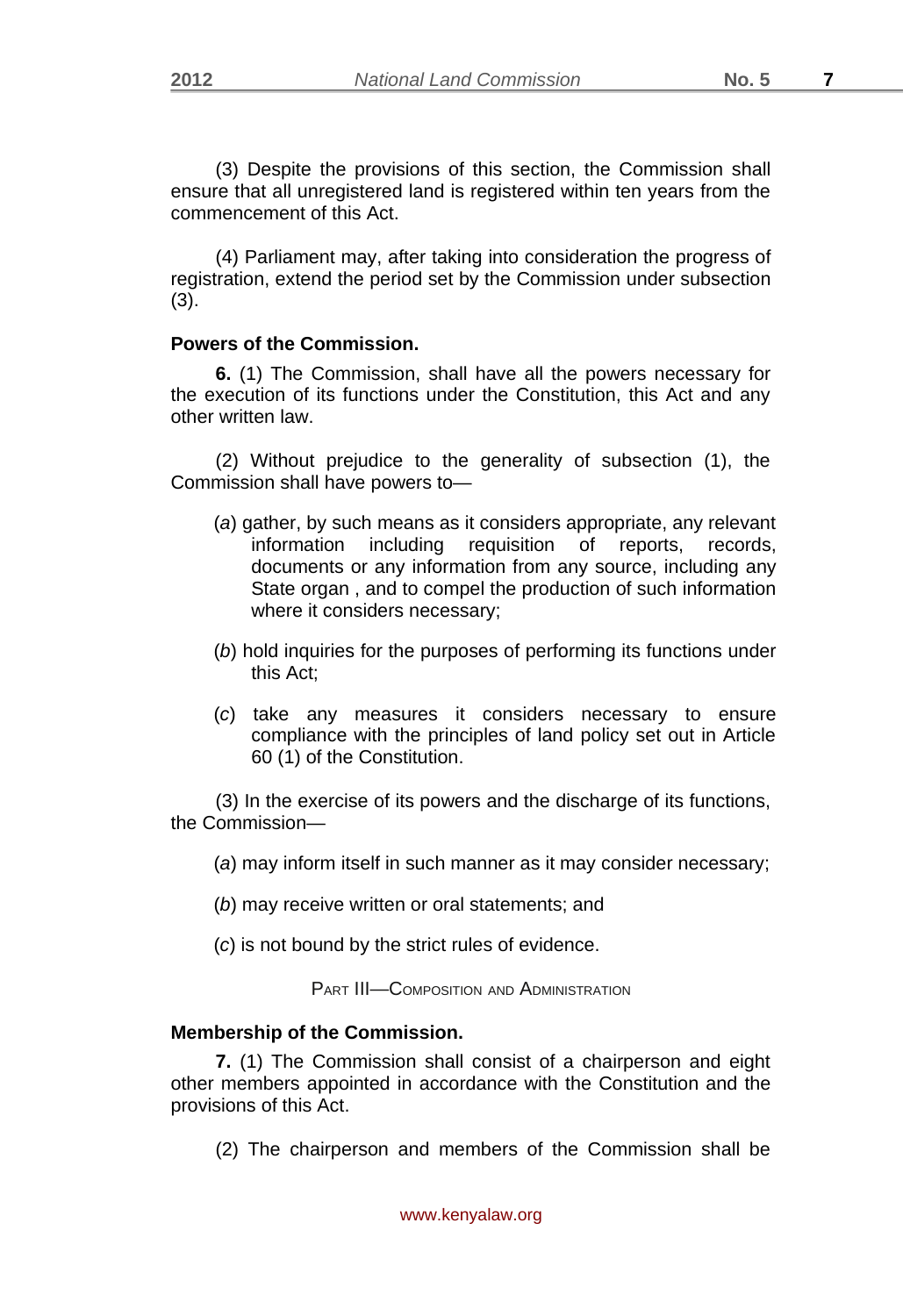**8**

appointed in accordance with the procedure set out in the First Schedule.

## **Qualification for appointment as chairperson or member of the Commission.**

**8.** (1) A person shall be qualified for appointment as the chairperson if the person—

- (*a*) holds a degree from a university recognized in Kenya;
- (*b*) has knowledge and experience of at least fifteen years in matters relating to any of the following fields—
	- (i) public administration;
	- (ii) land management and administration;
	- (iii) management of natural resources;
	- (iv) land adjudication and settlement;
	- (v) land law, land survey, spatial planning or land economics; or
	- (vi) social sciences;
- (c) meets the requirements of Chapter Six of the Constitution; and
- (d) has had a distinguished career in their respective fields.

(2) A person shall be qualified for appointment as a member of the Commission if the person—

- (*a*) holds a degree from a university recognized in Kenya;
- (*b*) has knowledge and experience of at least ten years in matters relating to any of the following fields —
	- (i) public administration;
	- (ii) land management and administration;
	- (iii) management of natural resources;
	- (iv) land adjudication and settlement;
	- (v) land law, land survey, spatial planning or land economics; or
	- (vi) social sciences;
- (*c*) meets the requirements of Chapter Six of the Constitution; and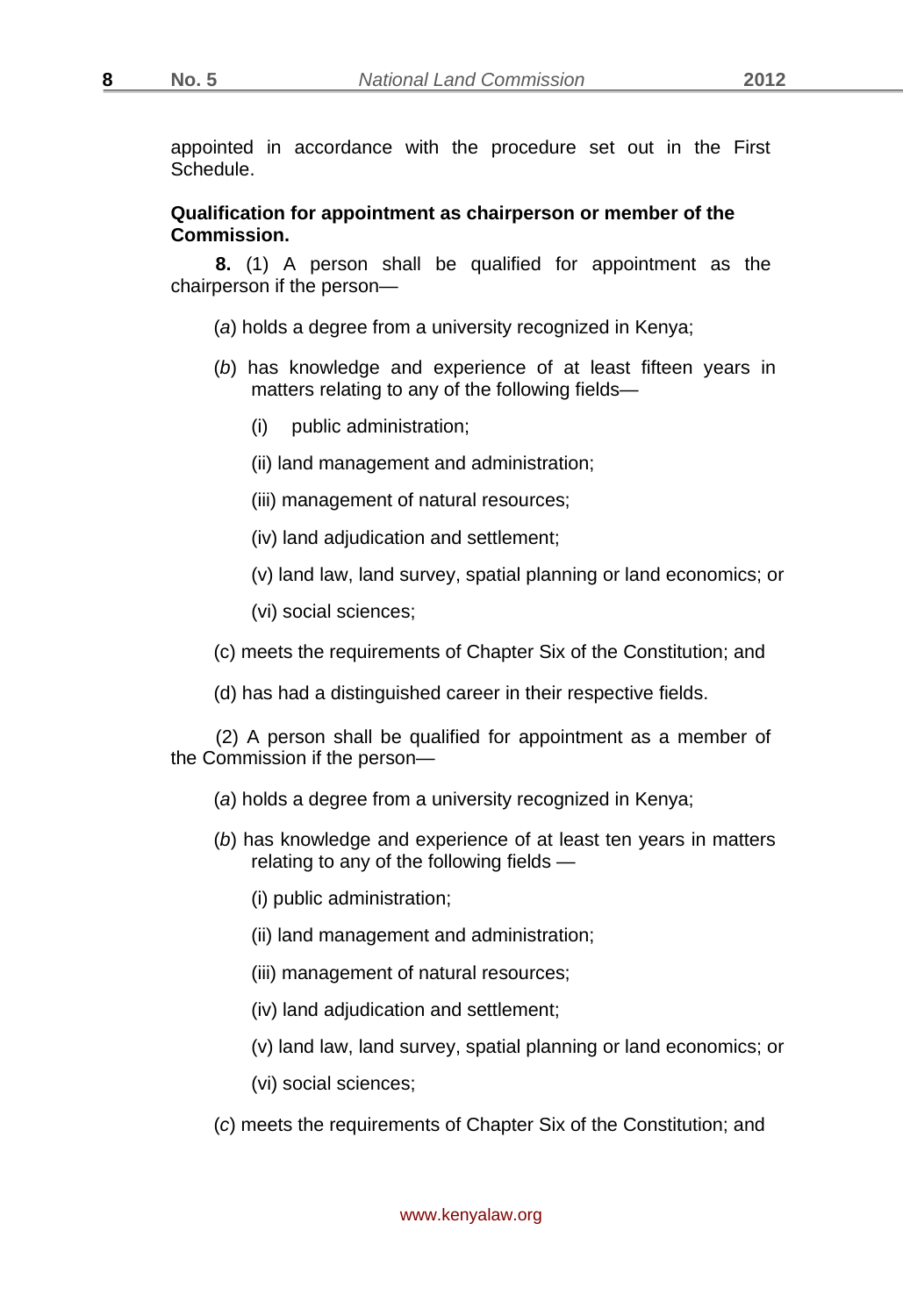(*d*) has had a distinguished career in their respective fields.

(3) A person shall not be qualified for appointment as the chairperson or a member of the Commission if the person—

- (*a*) is a member of Parliament or county assembly;
- (*b*) is an official of a governing body of a political party;
- (*c*) has at any time within the preceding five years, held or stood for election as a member of Parliament, a county assembly or as a governor;
- (*d*) is an undischarged bankrupt;
- (*e*) has been convicted of a felony;
- (*f*) has benefitted from, or facilitated an unlawful or irregular allocation, acquisition or use of land or other public property; or
- (*g*) has been removed from office for contravening the provisions of the Constitution or any other written law.

(4) Subsection (3) (*b*) shall cease to apply to a person after two general elections have been held since the person ceased to hold such office.

(5) The chairperson and members of the Commission shall be appointed for a single term of six years and shall not be eligible for reappointment.

## **Oath of office of chairperson, member and secretary.**

**9.** The chairperson, members and the secretary shall, before assuming office, make and subscribe, before the Chief Justice, to the oath or affirmation set out in the Second Schedule.

## **Vacancy in office of chairperson or member.**

**10.** (1) The office of the chairperson or a member shall become vacant if —

- (*a*) the holder
	- (i) dies;
	- (ii) by notice in writing addressed to the President, resigns from office;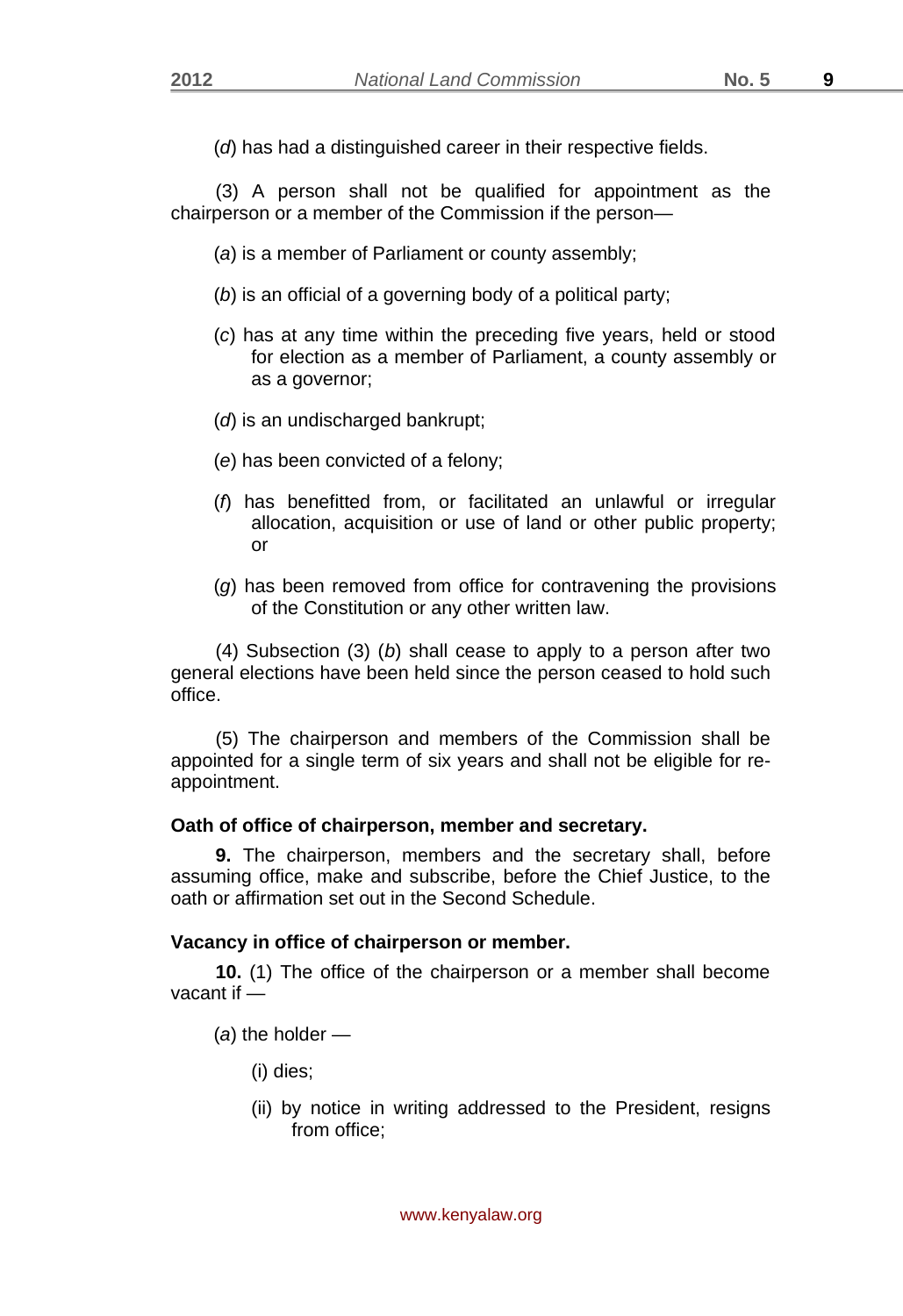- (iii) is convicted of a felony;
- (iv) is absent from three consecutive meetings of the Commission without justifiable cause;
- (v) is removed from office under any of the circumstances specified in Article 251(1) of the Constitution; or
- (*b*) the term of office of the holder expires.

(2) The President shall publish every resignation, vacancy or termination in the Gazette within seven days of such resignation, vacancy or termination.

#### **Removal of chairperson or member.**

**11.** The chairperson or a member of the Commission may be removed from office in accordance with the procedure for removal provided under Article 251 of the Constitution.

#### **Filling of vacancy.**

**12.** (1) Where a vacancy occurs in the membership of the Commission, the President shall appoint a replacement in accordance with the procedure set out in the First Schedule.

(2) A member appointed under subsection (1), shall serve the Commission for a single term of six years.

#### **Terms and conditions of service.**

**13.** A member of the Commission shall be paid such remuneration or allowances as the Salaries and Remuneration Commission shall determine.

#### **Review of grants and dispositions.**

**14.** (1) Subject to Article 68 (*c*)(v) of the Constitution, the Commission shall, within five years of the commencement of this Act, on its own motion or upon a complaint by the national or a county government, a community or an individual, review all grants or dispositions of public land to establish their propriety or legality.

(2) Subject to Articles 40, 47 and 60 of the Constitution, the Commission shall make rules for the better carrying out of its functions under subsection (1).

(3) In the exercise of the powers under subsection (1), the Commission shall give every person who appears to the Commission to have an interest in the grant or disposition concerned, a notice of such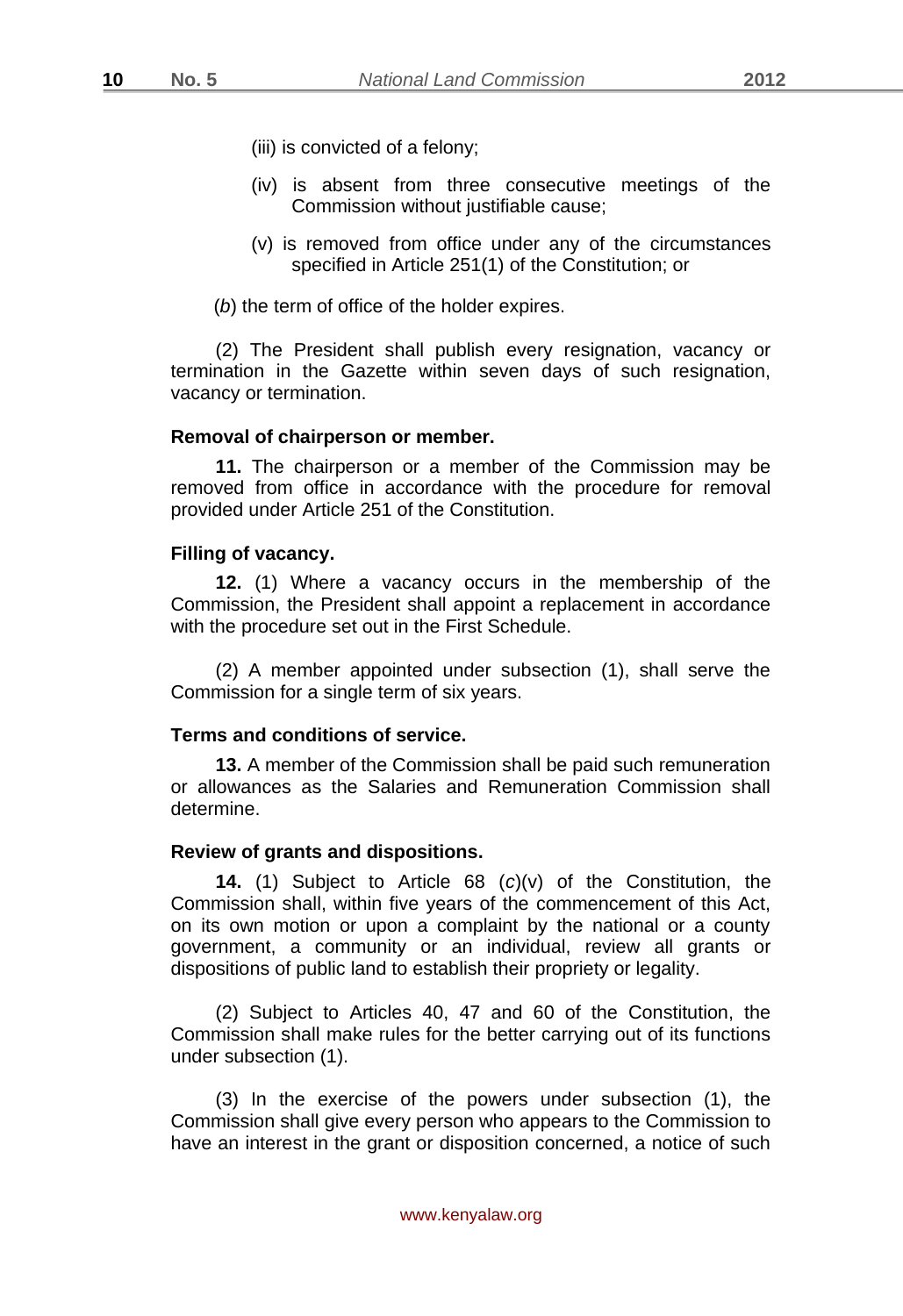review and an opportunity to appear before it and to inspect any relevant documents.

(4) After hearing the parties in accordance with subsection (3), the Commission shall make a determination.

(5) Where the Commission finds that the title was acquired in an unlawful manner, the Commission shall, direct the Registrar to revoke the title.

(6) Where the Commission finds that the title was irregularly acquired, the Commission shall take appropriate steps to correct the irregularity and may also make consequential orders.

(7) No revocation of title shall be effected against a bona fide purchaser for value without notice of a defect in the title.

(8) In the exercise of its power under this section, the Commission shall be guided by the principles set out under Article 47 of the **Constitution** 

(9) The Commission may, where it considers it necessary, petition Parliament to extend the period for undertaking the review specified in subsection (1).

#### **Investigation and adjudication.**

**15.** The Commission shall, within two years of its appointment, recommend to Parliament appropriate legislation to provide for investigation and adjudication of claims arising out of historical land injustices for the purposes of Article 67(2)(*e*) of the Constitution.

#### **Establishment of committees and county offices.**

**16.** (1) The Commission may, establish committees for the better carrying out of its functions.

(2) The Commission may co-opt into the membership of its committees other persons whose knowledge and skills are necessary for the functions of the Commission.

(3) A person co-opted into the membership of a committee under subsection (2) may attend the meetings of the Commission and participate in its deliberations but shall have no right to vote at any meeting

(4) The Commission may pay persons co-opted to the committees such allowances and other expenses as it may determine from time to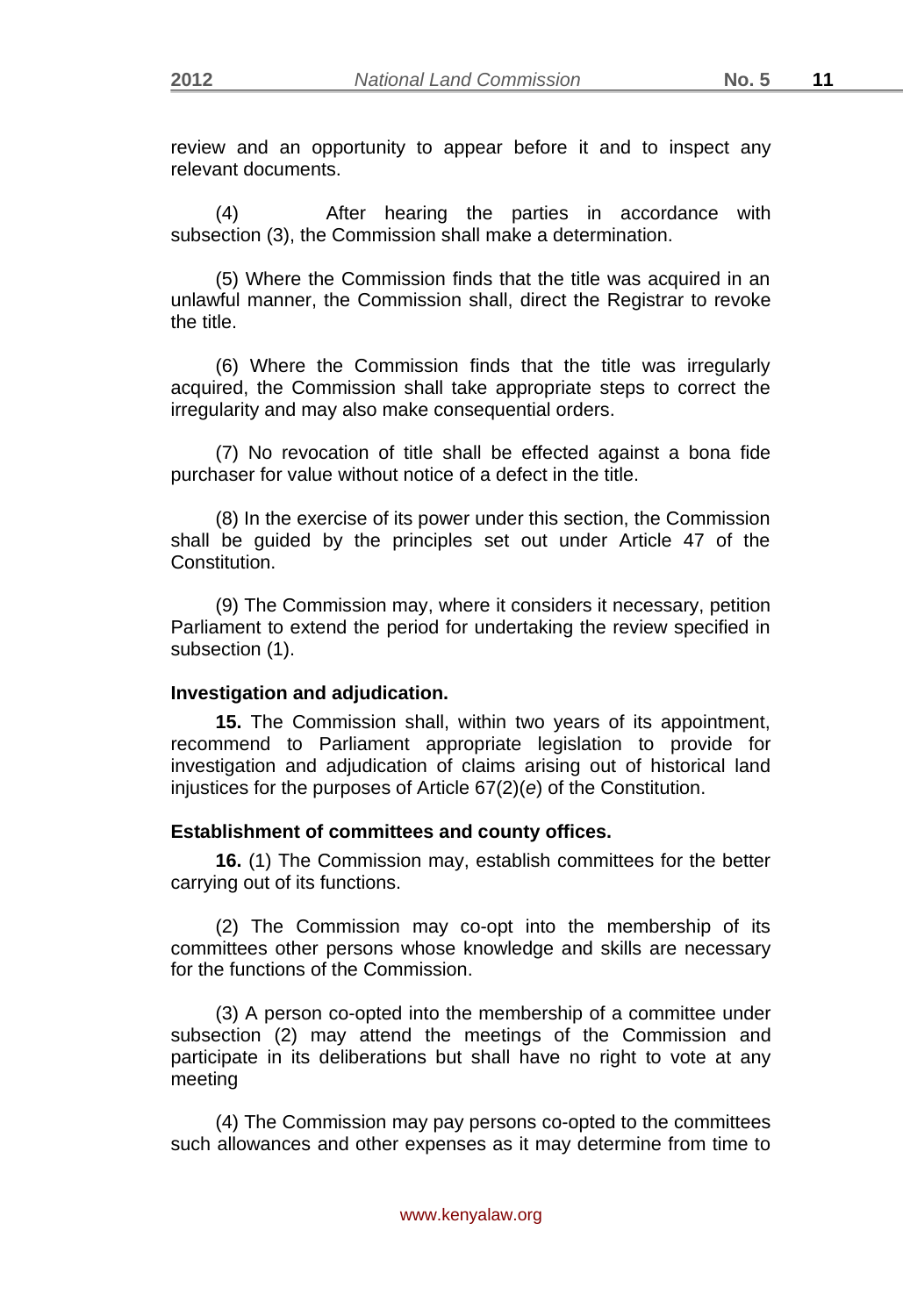time.

(5) The Commission shall establish offices in the counties and may establish other offices in the sub-counties as it may consider necessary.

#### **Consultation.**

**17.** In carrying out its functions, the Commission shall work in consultation and co-operation with the national and county governments subject to Article 10 and Article 232 of the Constitution.

## **Establishment and composition of county land management boards.**

**18.** (1) The Commission shall, in consultation and cooperation with the national and county governments, establish county land management boards for purposes of managing public land.

(2) A county land management board shall comprise—

- (*a*) not less than three and not more than seven members appointed by the Commission; and
- (*b*) a physical planner or a surveyor who shall be nominated by the county executive member and appointed by the governor.

(3) A member of the board, unless *ex-officio*, shall be appointed for a single term of five years and shall not be eligible for reappointment.

(4) The chairperson of the board shall be elected by the members in their first sitting.

(5) The secretary to the board shall be appointed by the Commission.

(6) The appointment of the members shall be approved by the county assembly and shall take into account the national values referred to in Article 10 and Article 232 of the Constitution and shall reflect gender equity and ethnic diversity within that county.

(7) The chairperson, members and the secretary of the board shall, before assuming office, make and subscribe, before a judge, to the oath or affirmation set out in the Third Schedule.

(8) In the discharge of their functions, the boards shall be comply with the regulations made by the Commission under this Act.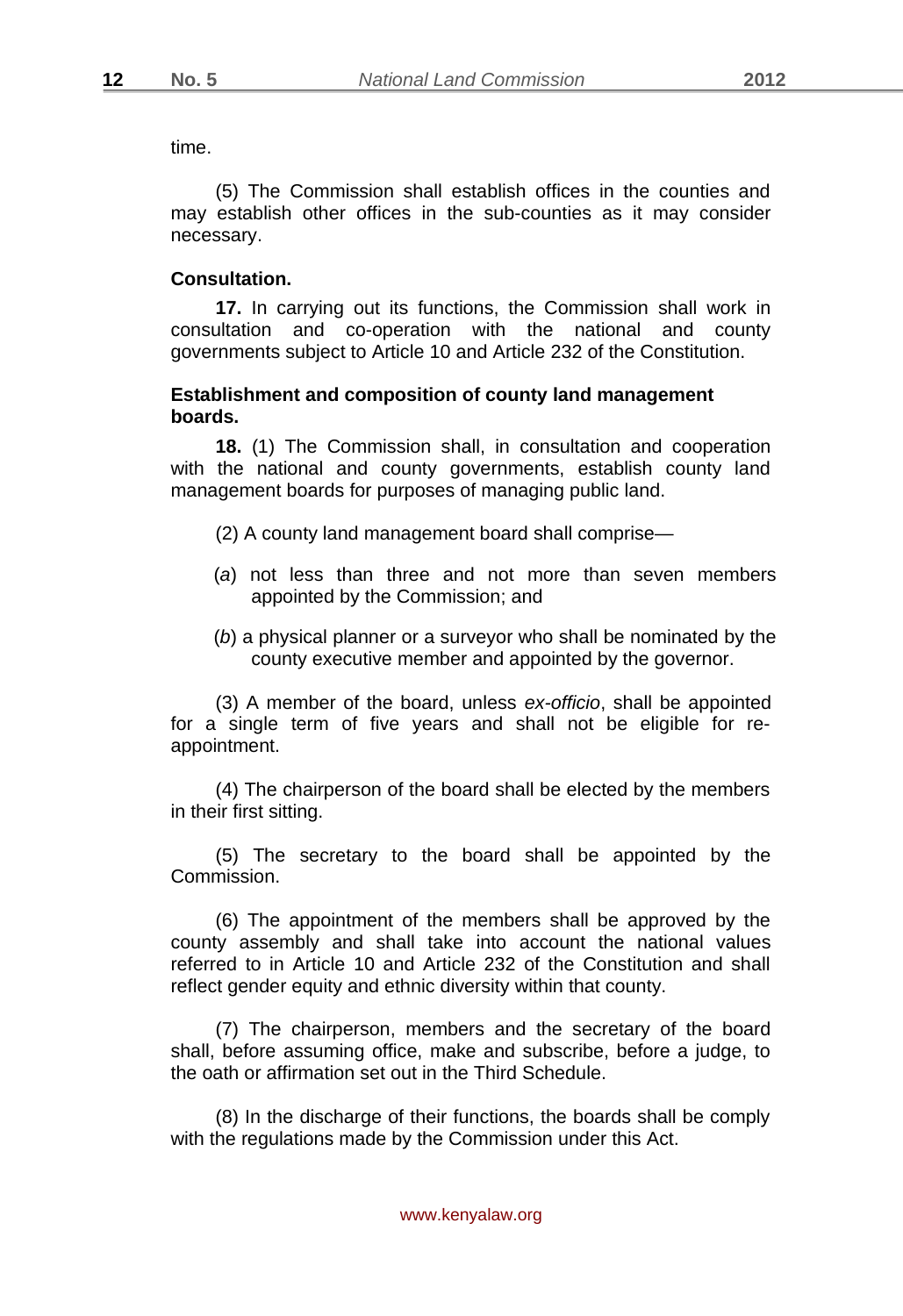- (9) The boards shall—
- (*a*) subject to the physical planning and survey requirements, process applications for allocation of land, change and extension of user, subdivision of public land and renewal of leases; and
- (*b*) perform any other functions assigned by the Commission or by any other written law.

# **Conduct of business and affairs of the Commission.**

**19.** (1) The business and affairs of the Commission shall be conducted in accordance with the Fourth Schedule.

(2) Except as provided in the Fourth Schedule, the Commission may regulate its own procedure.

## **Appointment of secretary.**

**20.** (1) The appointment of the secretary to the Commission under Article 250 (12) of the Constitution shall be through a competitive and transparent recruitment process.

(2) A person shall not qualify for appointment under subsection (1) unless such person—

- (*a*) is a citizen of Kenya;
- (*b*) holds a degree from a university recognized in Kenya;
- (*c*)has had at least five years experience at senior management level;
- (*d*) has knowledge and experience in any one of the following fields—
	- (i) public administration;
	- (ii) finance and accounting;
	- (iii) law;
	- (iv) economics;
	- (v) management;
	- (vi) land and natural resources; or
	- (vii) any other relevant field; and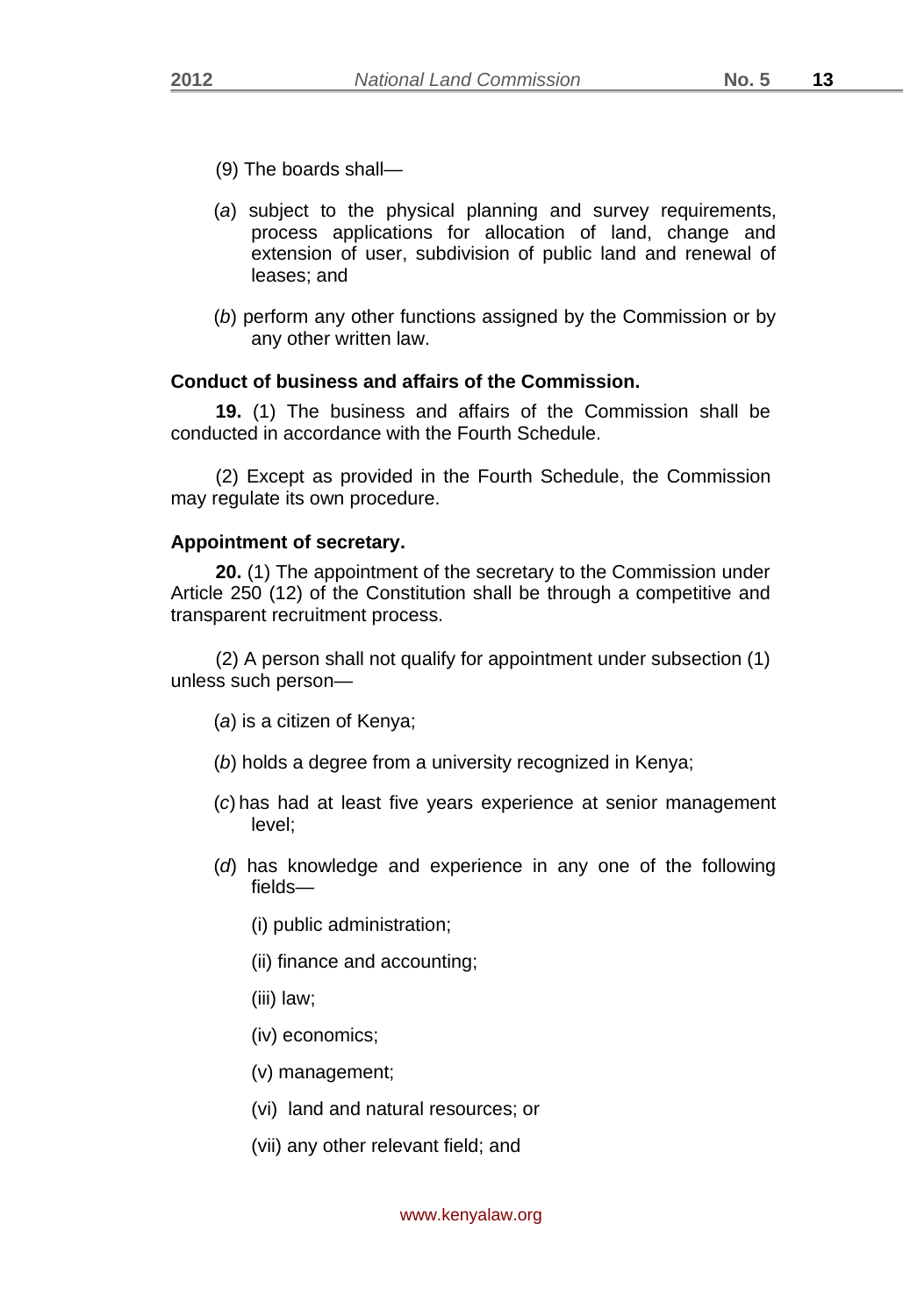- (*e*) meets the requirements of Chapter Six of the Constitution.
- (3) The secretary shall—
- (*a*) be the chief executive officer of the Commission and head of the secretariat and shall be responsible to the Commission;
- (*b*) serve on such terms and conditions as the Commission may determine: and
- (*c*) before, assuming office, take and subscribe to the oath or affirmation of office set out in the Second Schedule.

(4) The secretary, shall be the accounting officer of the Commission and shall be responsible to the Commission for—

- (*a*) all income and expenditure of the Commission;
- (*b*) all assets and the discharge of all liabilities of the Commission; and
- (*c*) the proper and diligent implementation of Part IV of this Act.

(5) The secretary shall hold office for a term of five years and shall be eligible for re-appointment for the further term of five years.

#### **Removal of secretary.**

**21.** (1) The secretary may be removed from office by the Commission in accordance with the terms and conditions of service for —

- (*a*) inability to perform the functions of the office of the secretary arising out of physical or mental incapacity;
- (*b*) gross misconduct or misbehavior;
- (*c*) incompetence or neglect of duty;
- (*d*) violation of the Constitution; or
- (*e*) any other ground that would justify removal from office under the terms and conditions of service.

(2) Before the secretary is removed under subsection (1), the secretary shall be given—

(*a*) sufficient notice of the allegations made against them; and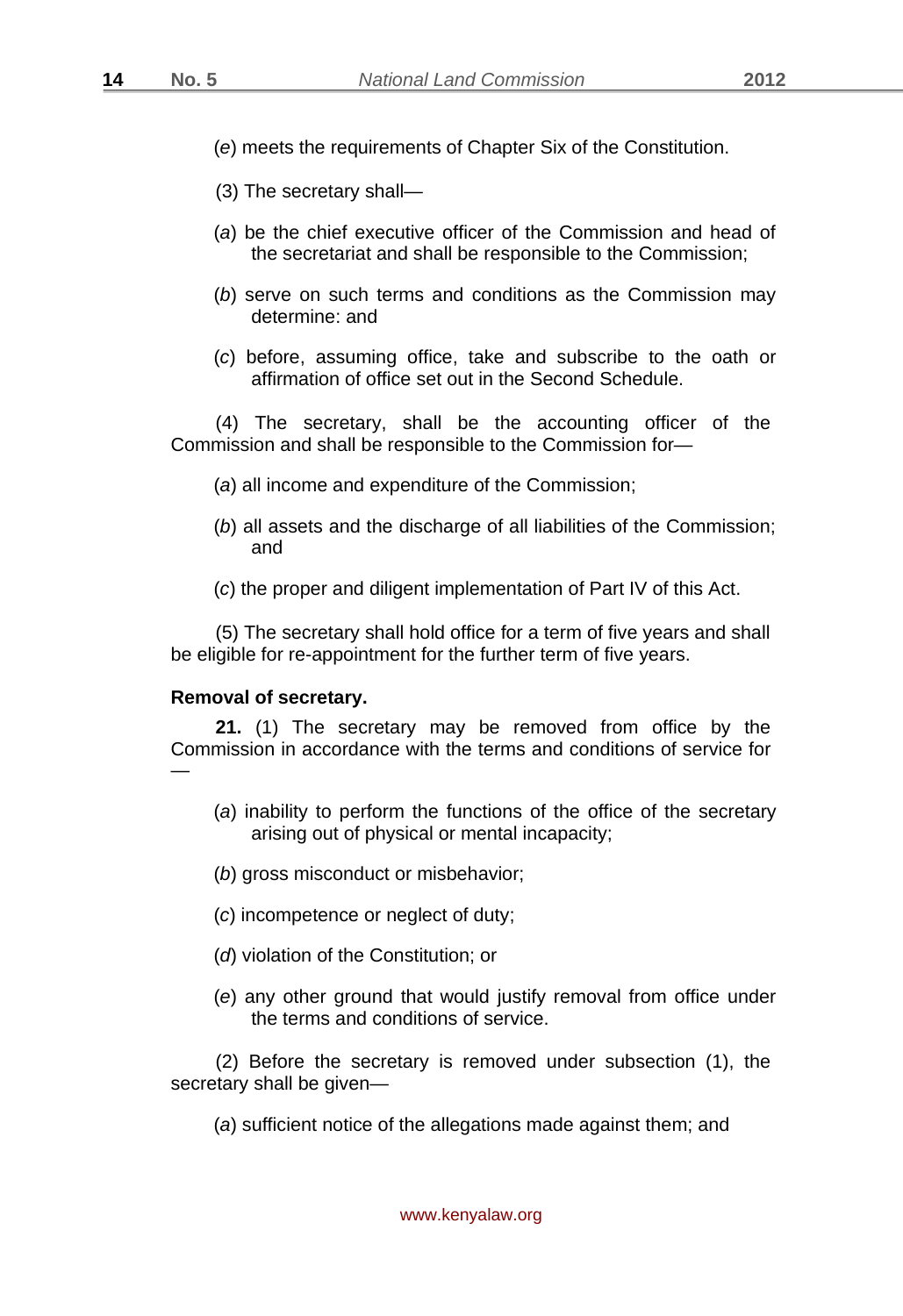(*b*) an opportunity to present their defence against the allegations.

# **Appointment of staff.**

**22.** The Commission shall have the power to appoint its own staff in accordance with Article 252(1)(*c*) of the Constitution.

## **Secondment of staff.**

**23.** (1) In addition to the staff appointed by the Commission, the national and county governments may, upon the request by the Commission, second to the Commission such number of public officers as may be necessary for the performance of the functions of the Commission.

(2) A public officer seconded to the Commission shall, during the period of secondment, be deemed to be an officer of the Commission and shall be subject only to the direction and control of the Commission.

## **Seal of the Commission.**

**24.** (1) The common seal of the Commission shall be kept in such custody as the Commission shall direct and shall not be used except on the order of the Commission.

(2) The common seal of the Commission when affixed to a document and duly authenticated shall be judicially and officially noticed and unless the contrary is proved, any necessary order or authorization of the Commission under this Act shall be presumed to have been duly given.

## **Protection from personal liability.**

**25.** No matter or thing done by a member of the Commission or any officer, employee or agent of the Commission shall, if the matter or thing is done in good faith for executing the functions, powers or duties of the Commission, render the member, officer, employee or agent personally liable to any action, claim or demand whatsoever.

PART IV— FINANCIAL PROVISIONS

# **Funds of the Commission.**

**26.** (1) The funds of the Commission shall consist of—

- (*a*) monies allocated by Parliament for the purposes of the Commission;
- (*b*) such monies or assets as may accrue to the Commission in the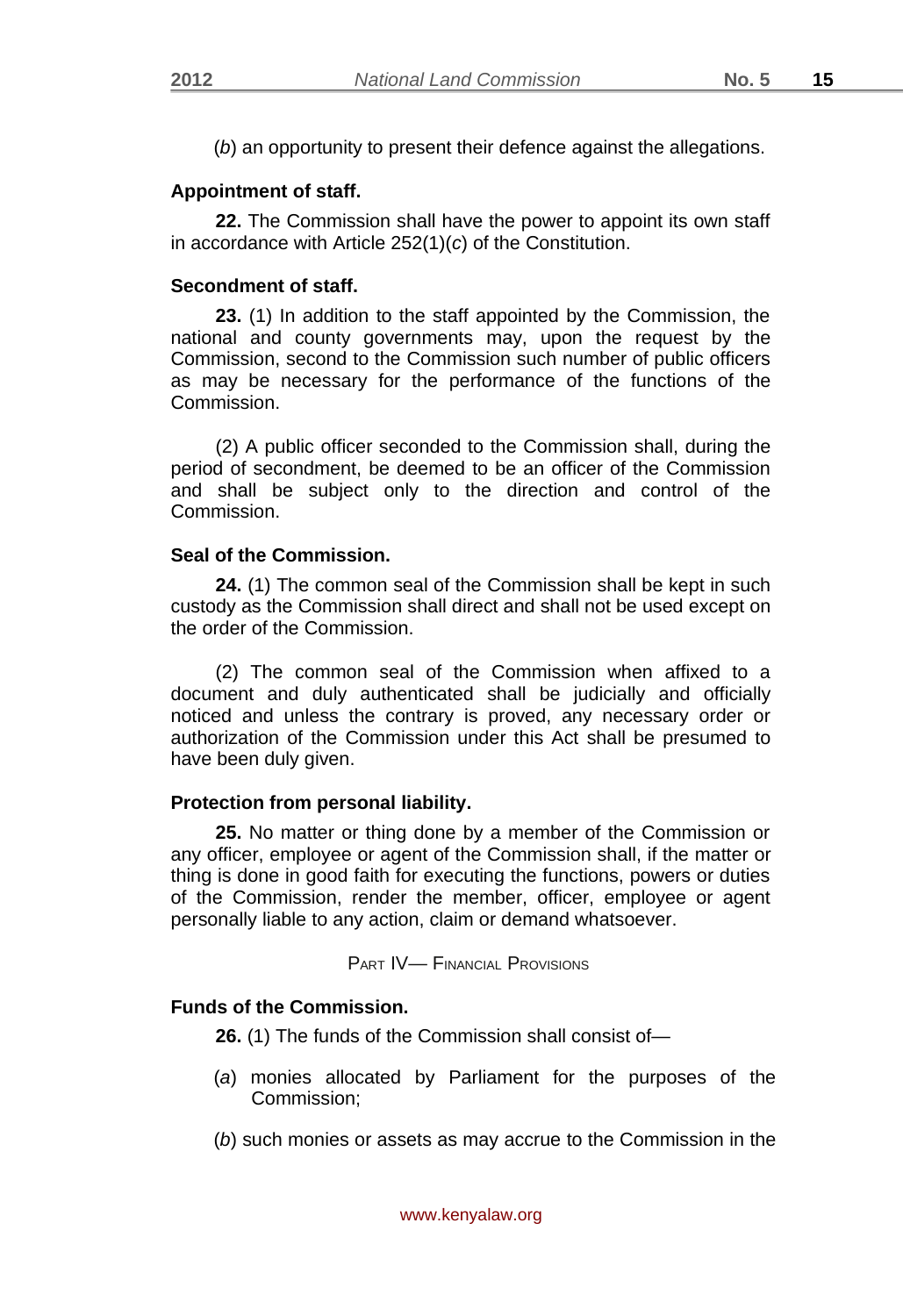course of the exercise of its powers, or the performance of its functions under this Act; and

(*c*) all monies from any other source provided or donated or lent to the Commission.

(2) The receipts, earnings or accruals of the Commission and the balances at the close of each financial year shall not be paid into the Consolidated Fund but shall be retained for the purposes of this Act in accordance with Article 206 (1) (*a*) and (*b*) of the Constitution.

#### **Financial year.**

**27.** The financial year of the Commission shall be the period of twelve months commencing on the first of July and ending on the thirtieth of June of the subsequent year.

#### **Annual estimates.**

**28.** (1) Before the commencement of each financial year, the Commission shall cause to be prepared estimates of the revenue and expenditure of the Commission for that year.

(2) The annual estimates shall make provision for all the estimated expenditure of the Commission for the financial year concerned.

(3) The Cabinet Secretary shall present the estimates approved by the Commission under subsection (2) for consideration and approval by the National Assembly.

#### **Accounts and audit.**

**29.** (1) The Commission shall cause to be kept all proper books and records of account of the income, expenditure, assets and liabilities of the Commission.

(2) Within a period of three months after the end of each financial year, the Commission shall submit to the Auditor-General, the accounts of the Commission in respect of that year together with—

- (*a*) a statement of the income and expenditure of the Commission during that year; and
- (*b*) a statement of the assets and liabilities of the Commission on the last day of that financial year.

(3) The annual accounts of the Commission shall be prepared, audited and reported upon in accordance with the provisions of Articles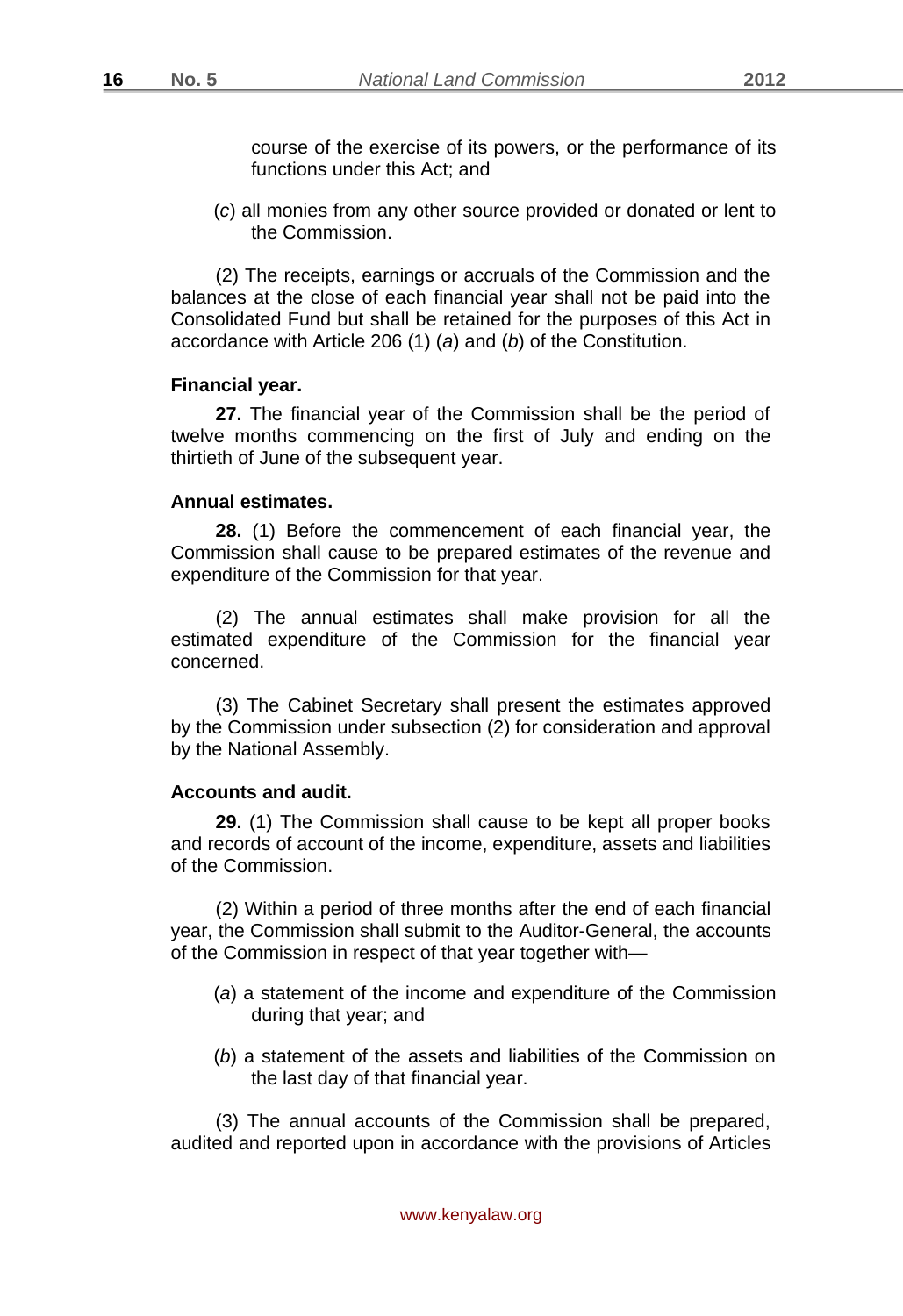226 and 229 of the Constitution and the Public Audit Act, 2003 No. 12 of 2003.

PART V—TRANSITIONAL PROVISIONS

## **Savings.**

**30.** Notwithstanding the provisions of this Act—

- (*a*) any orders or notices relating to public land administration made or issued by the Ministry of Lands before the commencement of the Act shall be deemed to have been made or issued under this Act; and
- (*b*) any function or transaction, civil proceedings or any other legal or other process in respect of any matter carried out in relation to the administration of public land administration, by or on behalf of the Ministry of Lands before the commencement of this Act, shall be deemed to have been carried out under this Act.

# **Transfer of staff.**

**31.** (1) Subject to subsection (3), a person who, immediately before the commencement of this Act, was serving on contract in the Ministry of Lands in any of the departments whose services have been transferred to the Commission shall, at the commencement of this Act, be appointed or employed as a member of staff of the Commission for the unexpired period, if any, of the term.

(2) Subject to subsection (3) and Article 252 (1)(*c*) of the Constitution, every person who, immediately before the commencement of this Act, was an employee of the Government in the Ministry of Lands in any of the departments whose functions have been transferred to the Commission shall, upon the commencement of this Act, be employed or appointed as a member of staff of the Commission.

(3) Before appointing or employing a person to whom subsections (1) or (2) apply, the Commission shall—

- (*a*) require such person to make an application for employment or appointment to the Commission; and
- (*b*) using the criteria determined by the Commission, vet such a person to ensure that he or she is fit and proper to serve in the position applied for as a member of staff of the Commission.
- (4) An applicant who fails to meet the vetting criteria under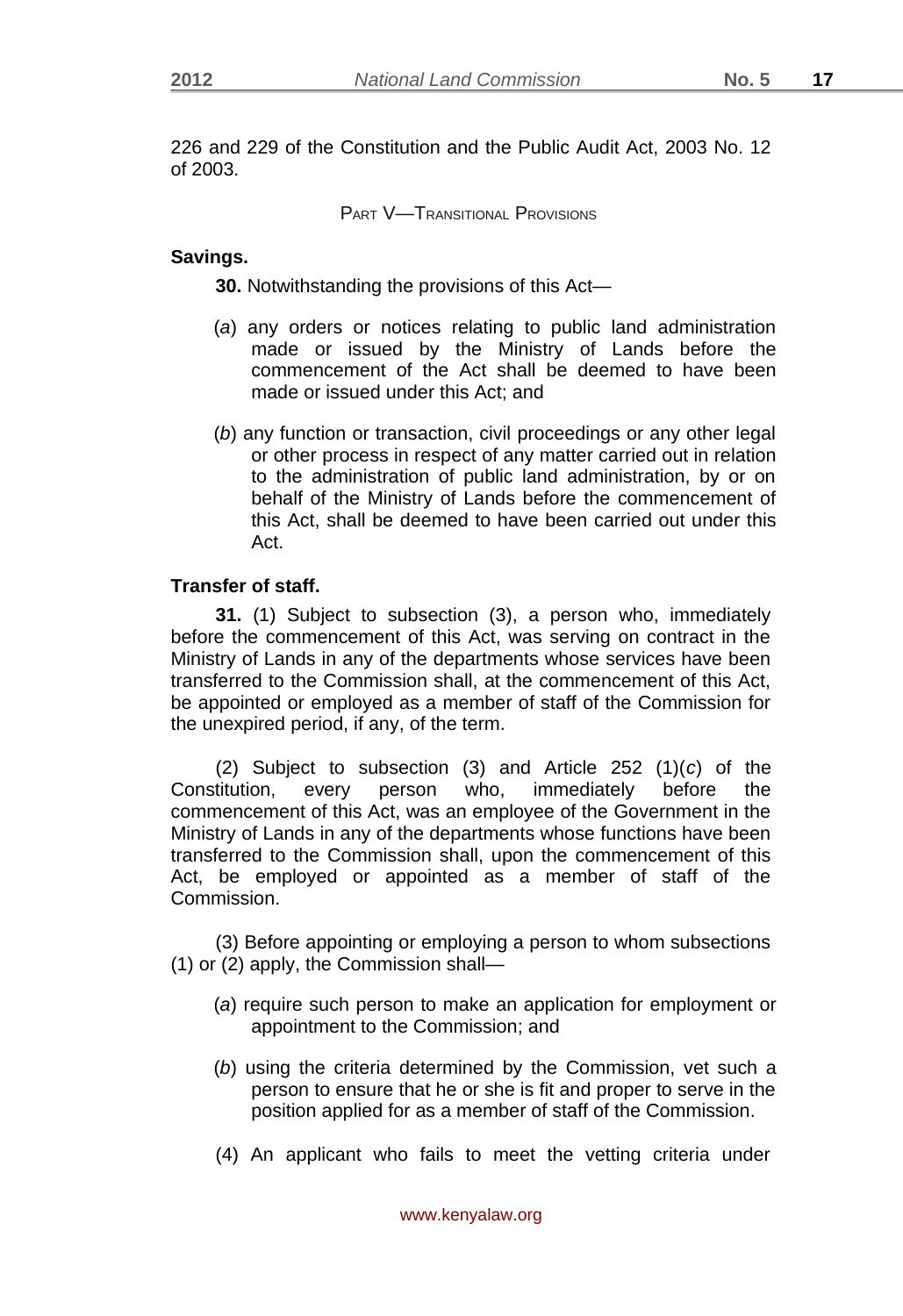subsection (3), shall not be employed or appointed by the Commission.

(5) Notwithstanding the provisions of this section, and for as long as the Commission or the county government shall not have appointed staff to perform the functions transferred under this section, the staff of the Ministry of Lands shall continue to perform those functions and their acts shall be deemed to be those of the Commission or county government.

## **Transfer of assets.**

**32.** (1) All property, assets, rights, liabilities, obligations, agreements and other arrangements existing at the commencement of this Act and vested in, acquired, incurred or entered into by or on behalf of the Ministry of Lands with respect to the departments whose functions have been transferred to the Commission, shall upon the commencement of this Act, be deemed to have vested in or to have been acquired, incurred or entered into by or on behalf of the Commission to the same extent as they were enforceable by or against the such departments before the commencement of this Act.

(2) Where the transfer of any property transferred to or vested in the Commission under subsection (1) is required by any written law to be registered, the Commission shall, within three months from the commencement of this Act or within such other period as may be prescribed in the written law, apply to the appropriate registering authority for the registration of the transfer and thereupon the registering authority shall, at no cost to the Commission or any person by way of registration fees, stamp duty or other taxes—

- (*a*) make such entries in the appropriate register as shall be necessary to give effect to the transfer;
- (*b*) where appropriate, issue to the Commission a certificate of title or other statutory evidence of ownership of the property or make such amendments on such certificates or in the appropriate register as may be necessary; and
- (*c*) make any necessary endorsements on such deeds or other documents as may be presented to such registering authority relating to the title, right or obligation concerned.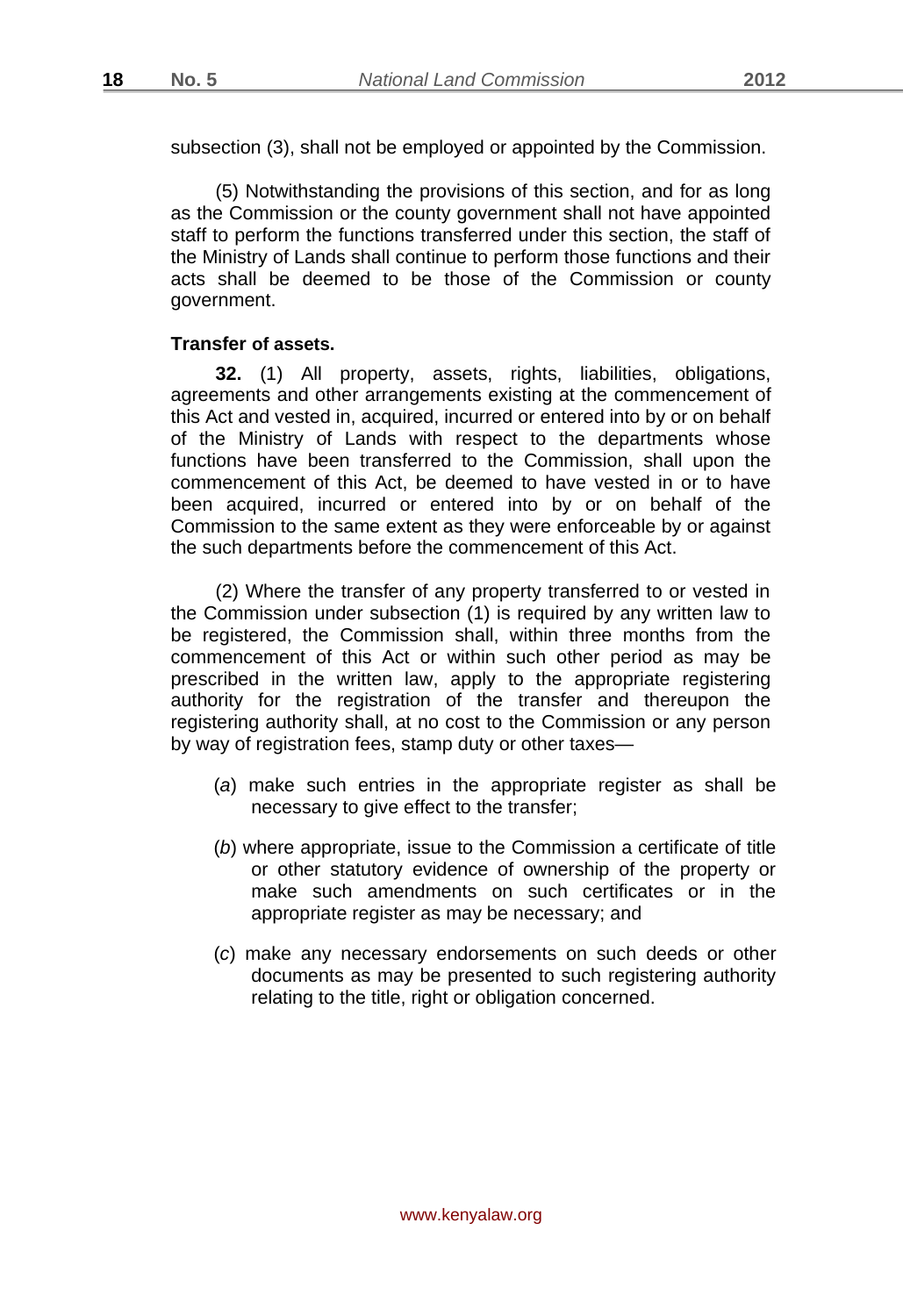PART VI- MISCELLANEOUS PROVISIONS

## **Annual report.**

**33.** (1) The report of the Commission under Article 254 of the Constitution shall, in respect of the financial year to which it relates, contain—

- (*a*) the financial statements of the Commission;
- (*b*) a description of the activities of the Commission;
- (*c*) information relating to the progress made in the registration of title in land;
- (*d*) recommendations made by the Commission to the county or national governments or to any state agency or organ and the action taken on such recommendations;
- (*e*) any impediments to the work of the Commission; and
- (*f*) such other information as the Commission considers appropriate in relation to the functions of the Commission.

(2) The Commission shall cause the annual report and any information as may be required under Article 254(3) of the Constitution to be published and publicized in such manner as the Commission may determine.

# **Code of conduct.**

**34.** The Commission shall within six months develop a code of conduct for its members and staff.

# **Offences.**

**35.** (1) A person shall not—

- (*a*) without justification or lawful excuse, obstruct or hinder, assault or threaten a member or a member of staff of the Commission acting under this Act;
- (*b*) submit false or misleading information to the Commission; or
- (*c*) misrepresent to or knowingly mislead a member or a member of staff of the Commission acting under this Act.

(2) A person who contravenes subsection (1) commits an offence and is liable, on conviction, to a fine not exceeding three million shillings, or to imprisonment for a term not exceeding five years, or to both.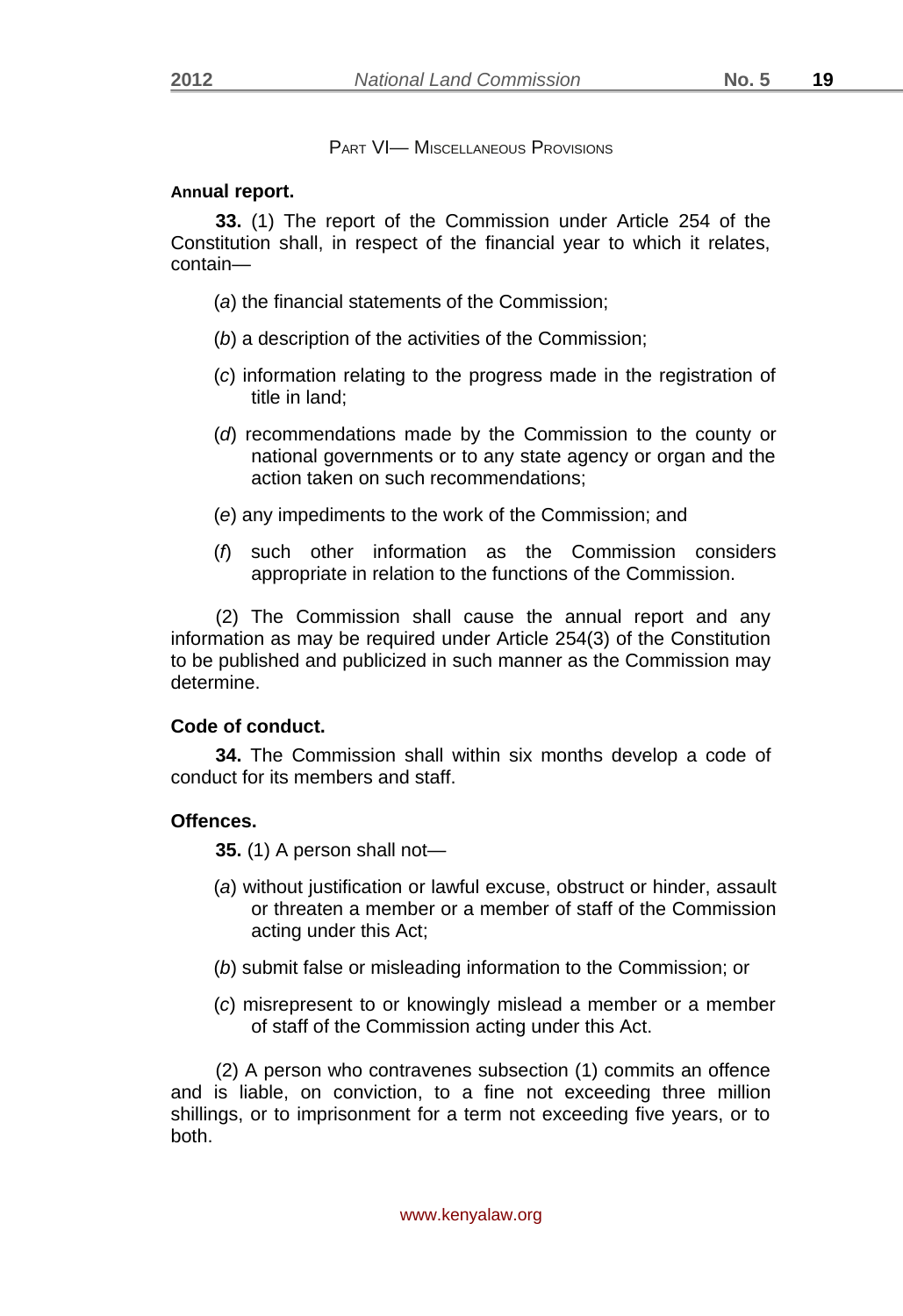#### **Regulations.**

**36.** The Commission may make regulations generally for the better carrying into effect of any provisions of this Act and such regulations shall be tabled before Parliament for approval.

# **FIRST SCHEDULE** (s. 7 (2))

## **PROCEDURE FOR APPOINTMENT OF CHAIRPERSON AND MEMBERS OF THE COMMISSION**

(1) The President, in consultation with the Prime Minister shall, within fourteen days after the commencement of this Act and whenever a vacancy arises, constitute a selection panel comprising—

- (*a*) a nominee of the Office of the President;
- (*b*) a nominee of the Office of the Prime Minister;
- (*c*) a representative of the Cabinet Secretary;
- (*d*) two persons, of opposite gender, nominated by the Non-Governmental Organisations Council, who have demonstrated competence and capacity in matters related to natural resources;
- (*e*) one person who is a citizen of Kenya, nominated by the Kenya Private Sector Alliance from their member organizations who has demonstrated competence and capacity in the land sector.
- (*f*) a nominee of the Association of Professional Societies in East Africa; and
- (*g*) a nominee of the National Gender and Equality Commission:

Provided that after the first elections under the Constitution, the nominee of the office of the Prime Minister under subparagraph (*b*) shall not constitute membership of the selection panel.

- (2) The Public Service Commission shall—
- (*a*) convene the first meeting of the selection panel, at which the members of the selection panel shall elect a chairperson from among their number; and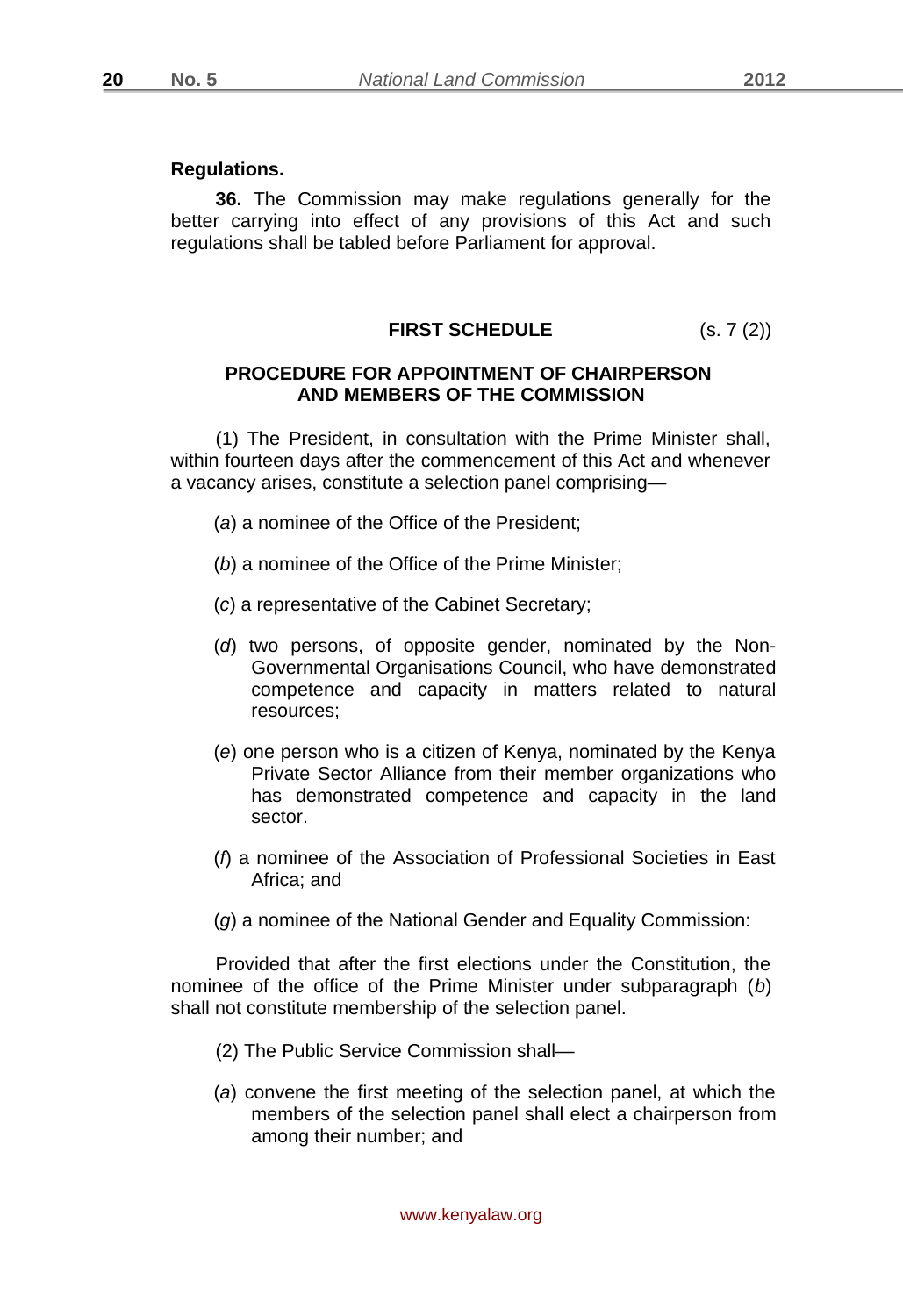(*b*) provide the selection panel with such facilities and other support as it may require for the discharge of its functions under this Act.

(3) The selection panel shall, within seven days of convening, by advertisement in at least two daily newspapers of nationwide circulation, invite applications from persons who qualify for nomination and appointment for the position of the chairperson and members referred to under section 8.

(4) The selection panel shall within twenty one days after the expiry of the deadline for receipt of applications under paragraph (3)—

- (*a*) consider the applications received under paragraph (3) to determine their compliance with the provisions of the Constitution and this Act;
- (*b*) short list the applicants;
- (*c*) publish the names of the shortlisted applicants and the qualified applicants in at least two daily newspapers of nationwide circulation;
- (*d*) conduct interviews of the shortlisted persons in public;
- (*e*) shortlist two qualified applicants for the position of chairperson;
- (*f*) shortlist sixteen qualified applicants for the position of the members; and
- (*g*) forward the names of the qualified persons to the President.

(5) The President shall, within fourteen days of receipt of the names of successful applicants forwarded under paragraph (4)(*g*), nominate the chairperson and members of the Commission and forward the names of the persons so selected to the National Assembly for approval.

(6) The National Assembly shall, within twenty-one days of the day, it next sits after receipt of the names of the applicants under paragraph (5), vet and consider all the applicants, and may approve or reject any or all of them.

(7) Where the National Assembly approves of the nominees, the Speaker of the National Assembly shall forward the names of the approved nominees to the President for appointment.

(8) The President shall, within seven days of receipt of the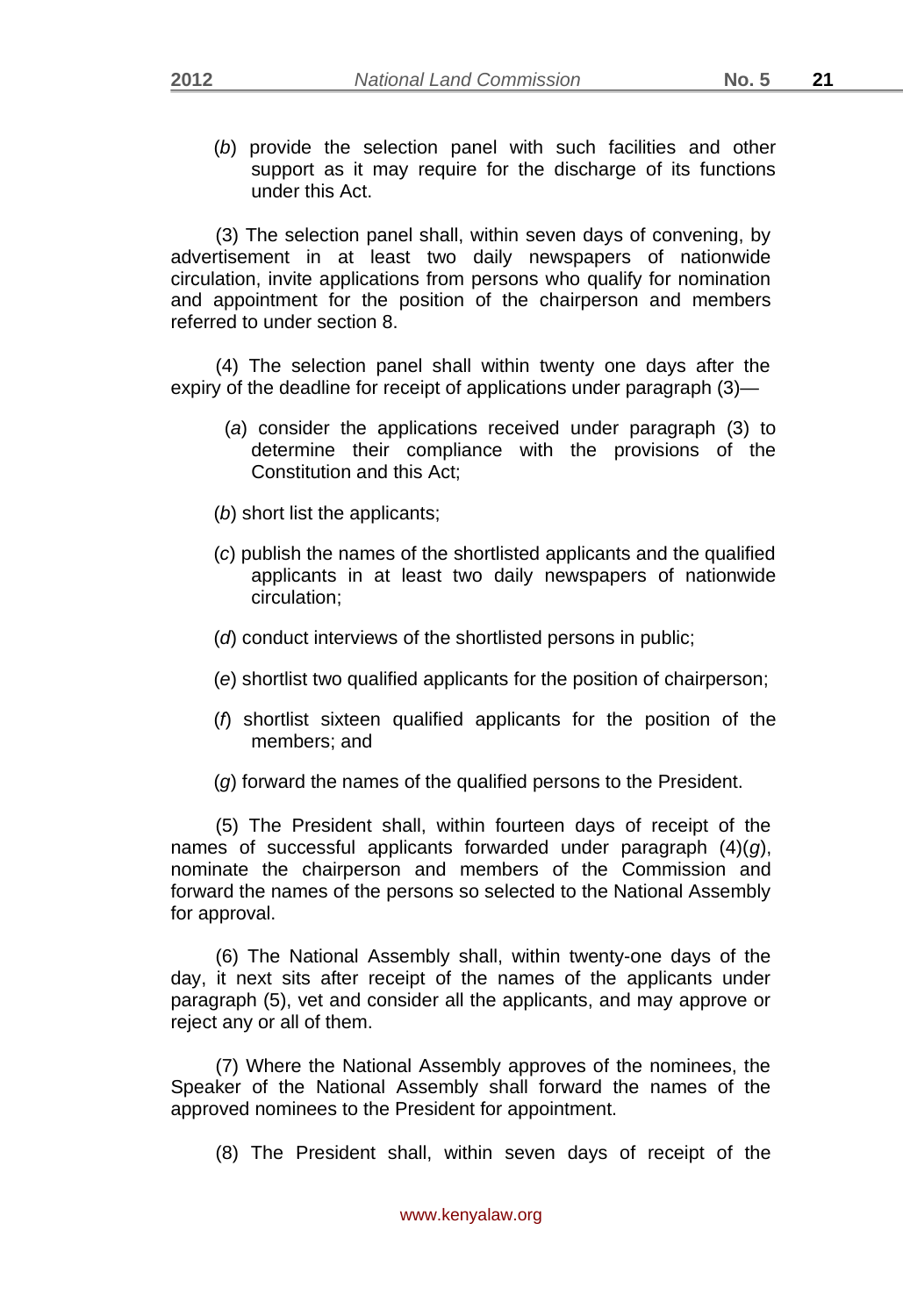approved nominees from the National Assembly, by notice in the Gazette, appoint the chairperson and members of the Commission approved by the National Assembly.

(9) Where the National Assembly rejects any nomination, the Speaker shall within three days communicate its decision to the President and request the President to submit fresh nominations.

(10) Where a nominee is rejected by the National Assembly under paragraph (9), the President shall within seven days, submit to the National Assembly a fresh nomination from amongst the persons shortlisted and forwarded by the selection panel under paragraph (4).

(11) If the National Assembly rejects any or all of the subsequent nominees submitted by the President for approval under paragraph (10), the provisions of paragraphs (1) to (5) shall apply.

(12) In short listing, nominating or appointing persons as chairperson and members of the Commission, the selection panel, the National Assembly and the President shall ensure that not more than two-thirds of the members are of the same gender.

(13) The selection panel may, subject to this section, determine its own procedure.

(14) Until after the first general elections under the Constitution, the President shall, in the appointment of the chairperson or members of the Commission, consult the Prime Minister.

(15) The selection panel shall stand dissolved upon the appointment of the chairperson and members of the Commission under paragraph (8).

(16) Where the provisions of paragraph (10) apply, the selection panel shall continue to exist but shall stand dissolved upon the requisite appointments being made under paragraph (11).

(17) Despite the foregoing provisions, the President may, by notice in the Gazette, extend the period specified in respect of any matter under this section by a period not exceeding twenty-one days.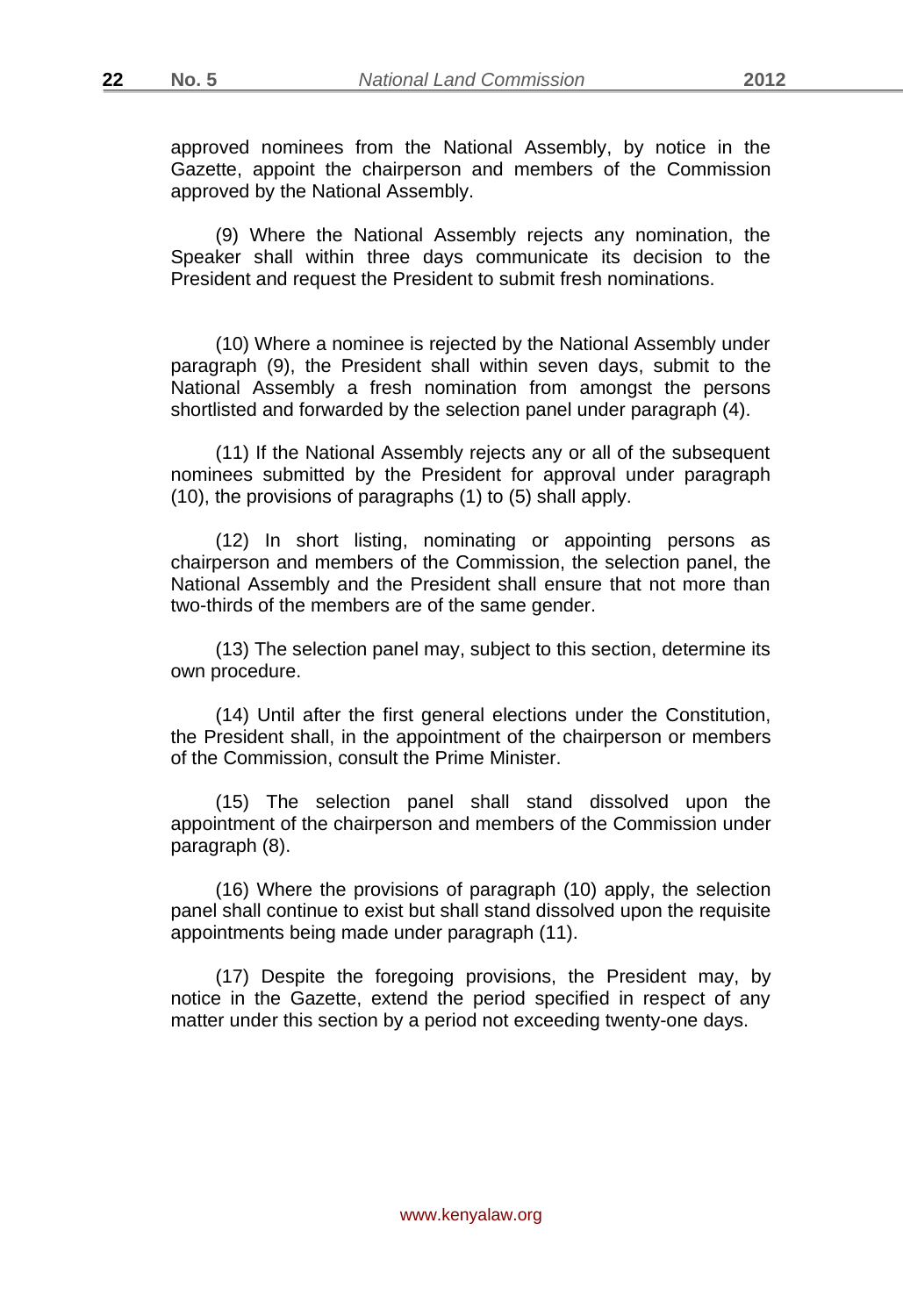# **SECOND SCHEDULE** (s. 9 and 20(3) (c))

# **OATH/AFFIRMATION OF THE OFFICE OF CHAIRPERSON/ A MEMBER/SECRETARY OF THE COMMISSION**

I ………………………………………. having been appointed (the chairperson to /member of /secretary to) the National Land Commission under the National Land Commission Act, 2012, do solemnly (swear/declare and affirm) that I will at all times obey, respect and uphold the Constitution of Kenya and all other laws of the Republic; that I will faithfully and fully, impartially and to the best of my knowledge and ability, discharge the trust and perform the functions and exercise the powers devolving upon me by virtue of this appointment without fear, favour, bias, affection, or prejudice. (SO HELP ME GOD).

Sworn/declared by the said …………………………………………….. Before me this ……………...…… Day of ………………..……

……………………………………………………… Chief Justice.

**THIRD SCHEDULE** (s. 18 (6))

## **OATH/AFFIRMATION OF THE OFFICE OF CHAIRPERSON/ A MEMBER/SECRETARY OF THE COUNTY LAND MANAGEMENT BOARD**

I ………………………………………………. having been appointed (the chairperson to/member of /secretary to) the County Land Board under the National Land Commission Act, 2012, do solemnly (swear/declare and affirm) that I will at all times obey, respect and uphold the Constitution of Kenya and all other laws of the Republic; that I will faithfully and fully, impartially and to the best of my knowledge and ability, discharge the trust and perform the functions and exercise the powers devolving upon me by virtue of this appointment without fear, favour, bias, affection, or prejudice. (SO HELP ME GOD).

Sworn/declared by the said ……………..……………………………….

Before me this ……….………… Day of ………….…...………..………

…………………………………………… Judge.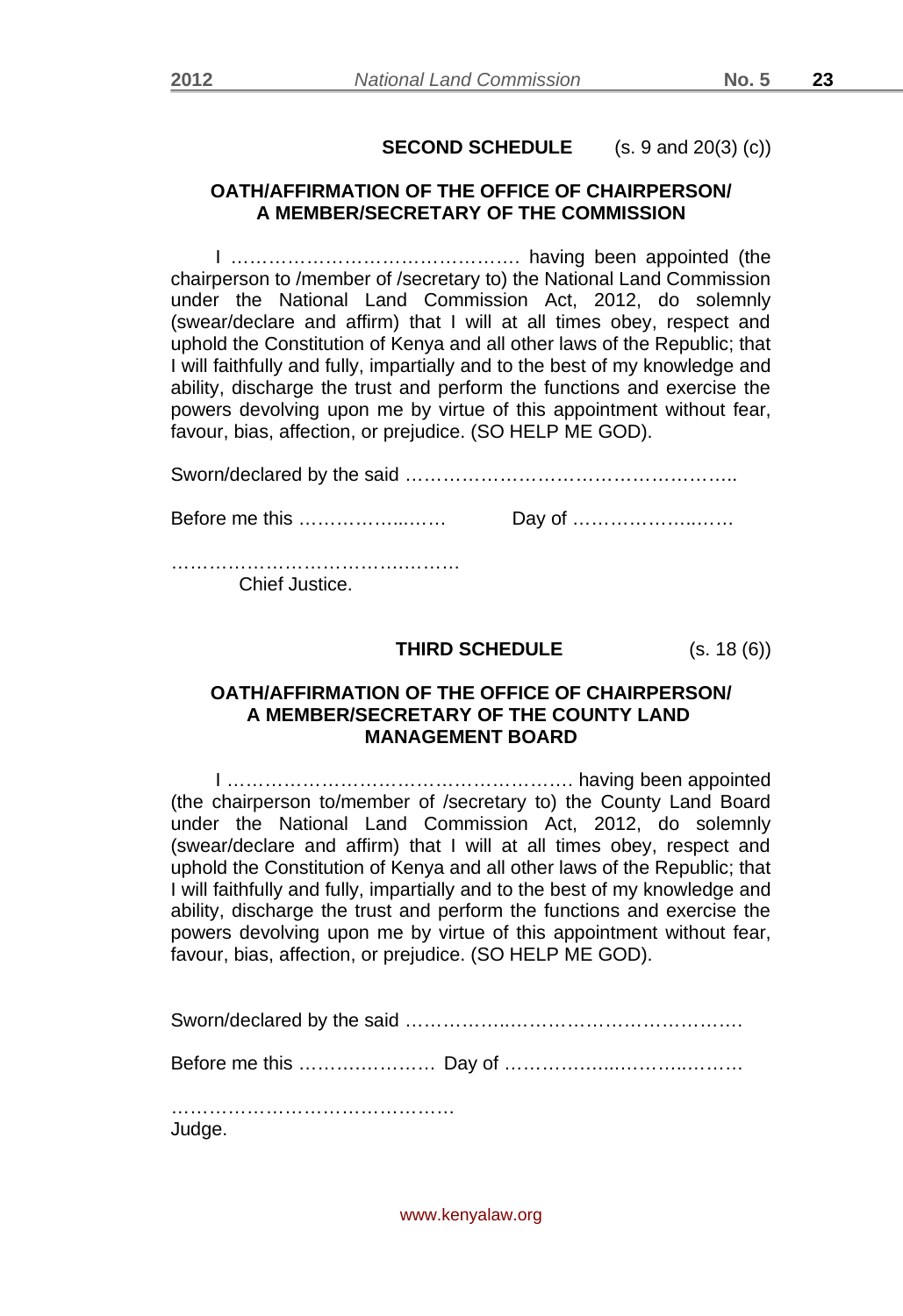# **FOURTH SCHEDULE** (s.19)

## **MEETINGS AND PROCEDURE OF THE COMMISSION**

#### **Meetings.**

1. (1) The Commission shall decide when and where it meets and the meetings shall be convened by the chairperson.

(2) The Commission shall have at least four meetings in every financial year and not more than four months shall elapse between one meeting and the next meeting.

(3) Unless three quarters of the members otherwise agree, at least seven days notice in writing of a meeting shall be given to every member.

(4) A meeting shall be presided over by the chairperson or in the absence If the chairperson, by the vice-chairperson of the Commission.

(5) The members of the Commission shall elect a vicechairperson from among themselves—

- (*a*) at the first sitting of the Commission; and
- (*b*) whenever it is necessary to fill the vacancy in the office of the vice-chairperson.

(6) The chairperson shall, on the written application of one-third of [embers, convene a special meeting of the Commission.

(7) The Commission may invite any person to attend any of its meetings and to participate in its deliberations, but such person shall not have a vote in any decision of the Commission.

#### **Conflict of interest.**

2. (1) If a person has a personal or fiduciary interest in any matter before the Commission, and is present at a meeting of the Commission or any committee at which such a matter is the subject of consideration, that person shall as soon as is practicable after the commencement of the meeting, declare such interest and shall not take part in any consideration or discussion of, or vote on any question touching such matter.

(2) A disclosure of interest made under subparagraph (1) shall be recorded in the minutes of the meeting at which it is made.